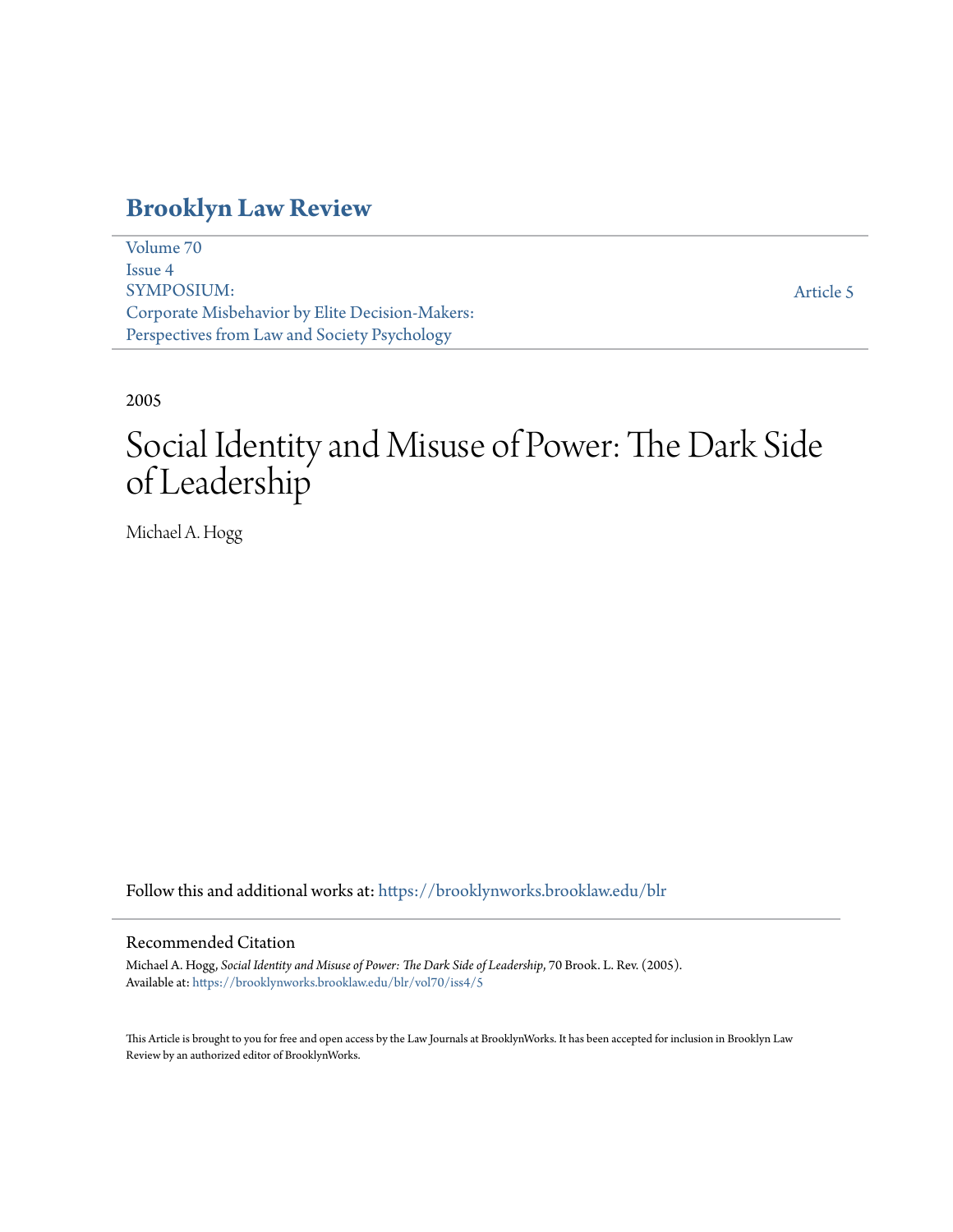# Social Identity and Misuse of Power

# THE DARK SIDE OF LEADERSHI[P\\*](#page-1-0)

# *Michael A. Hogg*[†](#page-1-1)

Corporations have enormous power over people's lives directly, through employment, and indirectly, through corporations' relationships to and role in government and governance. In many respects the corporation is today's dominant institution—replacing the role of Church, Monarchy and State in earlier times.<sup>1</sup> It is, therefore, hardly surprising that people pay very close attention to how corporations conduct themselves—are they principled, are they moral, can they be trusted? Because corporations are hierarchical in nature, this attention is particularly focused on the behavior of senior management (CEOs, the Board, and so forth), and therefore on leadership. People worry about the motivations of senior management<sup>2</sup> and, more generally, about the prevalence of"bad" corporate leadership. Corporations and corporate leadership are often viewed with profound suspicion, as is portrayed by Rachel Carson's classic 1962 book *Silent Spring*, [4](#page-1-5)

<span id="page-1-1"></span><span id="page-1-0"></span>

<sup>\* © 2005</sup> Michael A. Hogg. All Rights Reserved. † School of Psychology, University of Queensland, Brisbane, QLD 4072, Australia.

This article is based on a paper presented at the Brooklyn Law School and Alfred P. Sloan Foundation conference on *Corporate Misbehavior by Elite Decision-Makers: Perspectives from Law and Social Psychology*. New York, USA. November 12- 13, 2004. I wish to acknowledge grant support from the Australian Research Council for my research on social identity and leadership.

<span id="page-1-2"></span><sup>&</sup>lt;sup>1</sup> See JOEL BAKAN, THE CORPORATION: THE PATHOLOGICAL PURSUIT OF PROFIT AND POWER 5-27 (2004).

<sup>2</sup>  *See* Matthew Boyle, *When Will They Stop?*, FORTUNE, Apr. 20, 2004, at 123-26. 3

*See* BARBARA KELLERMAN, BAD LEADERSHIP: WHAT IT IS, HOW IT HAPPENS, WHY IT MATTERS 11, 151-55 (2004). 4

<span id="page-1-5"></span><span id="page-1-4"></span><span id="page-1-3"></span>RACHEL CARSON, SILENT SPRING (1962).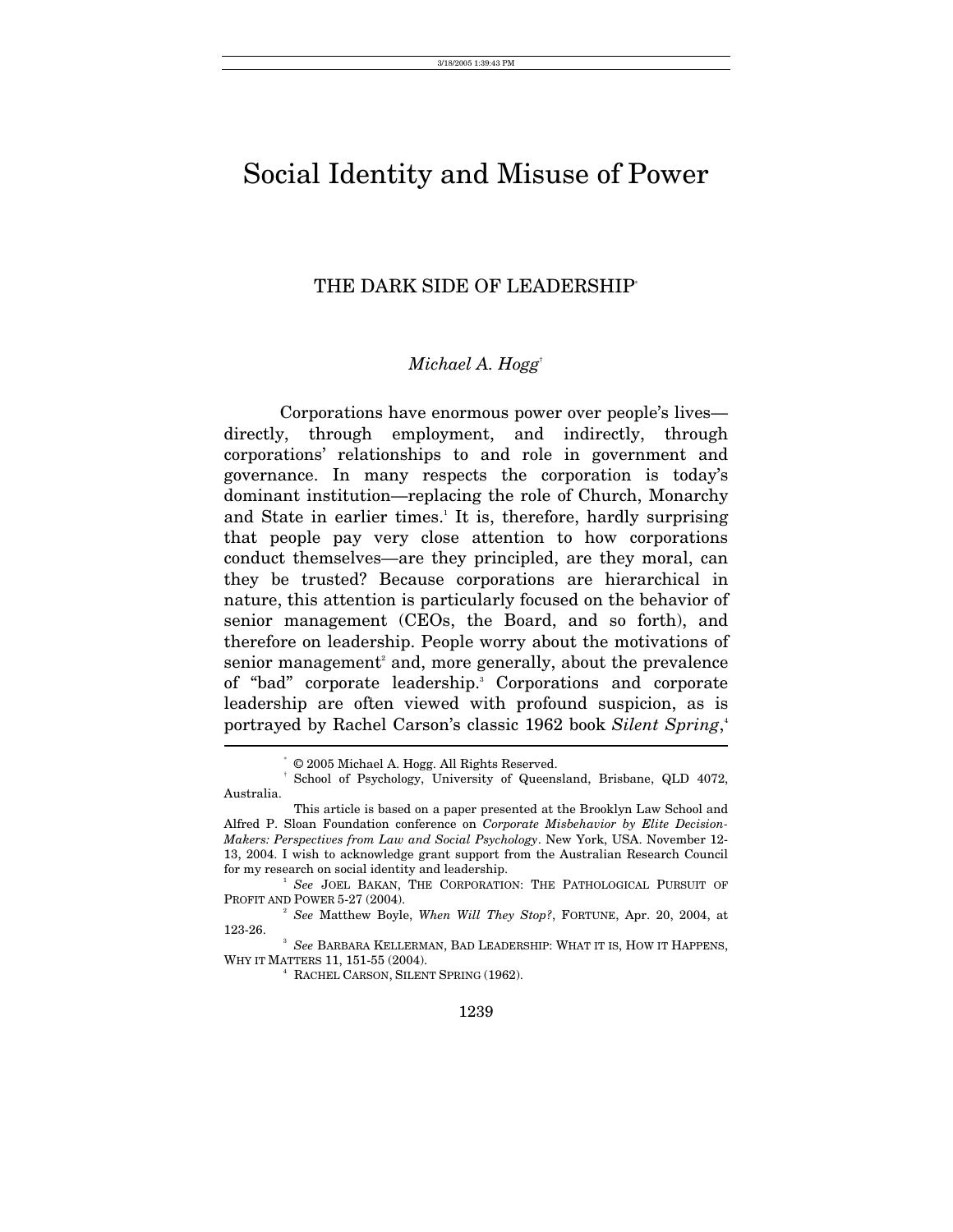and, most recently, the Sundance Film Festival award-winning documentary, *The Corporation*. [5](#page-2-0)

What is it about corporate leaders and corporate management that may produce unprincipled behavior and undesirable or ethically inappropriate outcomes? In this article I present a social-psychological perspective that views corporate leadership as a group process—a process in which individuals or cliques have a leadership role in a wider group that people identify with.

Social psychology, in common with lay psychology, has a long tradition of attributing aberrant and undesirable human behaviors to aberrant and undesirable human personalities personalities that are formed early in life and remain resistant to change. Prejudice, aggression and so forth are reflections of prejudiced or aggressive personalities. In this vein, people who abuse power or succumb to corrupt practices do so because they cannot help it—they have personality dispositions to behave in this way. Behavior reflects individual differences in personality.

However, social psychology also has a long tradition of focusing on how responsive people are to the situations they find themselves in. Anyone can be prejudiced, aggressive, corrupt, and so forth if the situation constrains them to behave in this way. Behavior reflects differences in social context. In truth, most contemporary social-psychological theories subscribe to an interactionist metatheory—behavior reflects an interaction between contextual factors and what a person brings to the situation in terms of relatively enduring individual habits. Theories vary in their emphases on personal or situational factors.

In this article I describe an interactionist theory of group processes and intergroup behavior, social-identity theory, which places its emphasis squarely on contextual influences.6 I briefly introduce key features of the socialidentity approach in order to focus on its analysis of group leadership, with a particular emphasis on processes that encourage or inhibit leaders from abusing their position of power. The emphasis is primarily on conceptual review and development. Because corporations and organizations are groups, the social-identity analysis can be readily applied to ۔<br>ـ

<span id="page-2-1"></span><span id="page-2-0"></span><sup>&</sup>lt;sup>5</sup> THE CORPORATION (Zeitgeist Films 2004).<br><sup>6</sup> See Davisie Absence <sup>8</sup> Michael A. Hem.

*See* Dominic Abrams & Michael A. Hogg, *Metatheory: Lessons From Social Identity Research*, 8 PERSONALITY AND SOC. PSYCHOL. REV. 98, 98-106 (2004).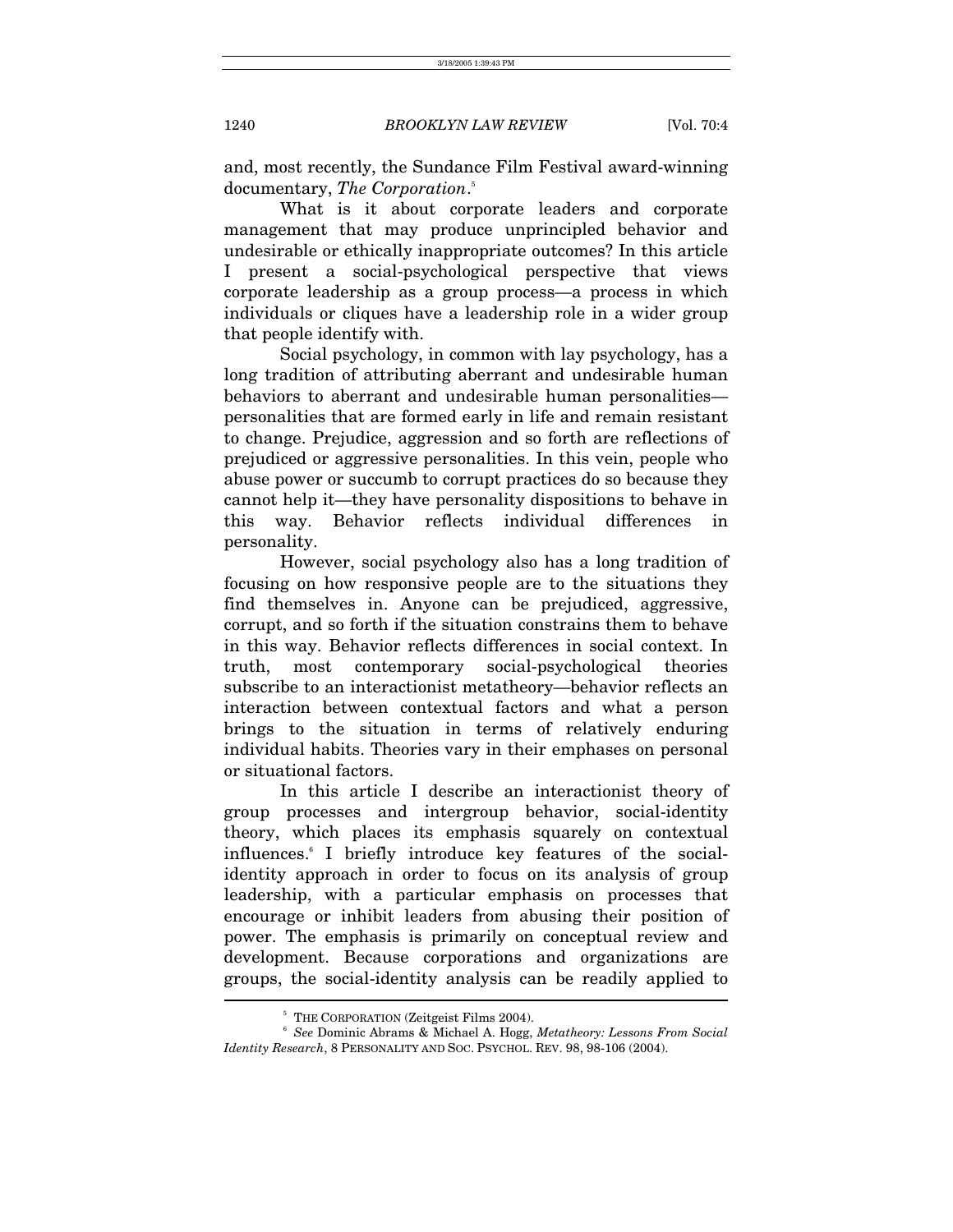organizational and managerial contexts.7 However, there is, as yet, little explicit discussion in the social-identity literature of corporate misbehavior by elite decision-makers.

# I. SOCIAL-IDENTITY APPROACH

<span id="page-3-0"></span> $\overline{a}$ 

The social-identity approach is a general socialpsychological analysis of the role of self-conception in group membership,group processes, and intergroup relations.<sup>8</sup> It explains the behavior of groups and of people in groups in terms of the interaction of social-cognitive (e.g., social categorization), motivational (e.g., self-enhancement), socialinteractive (e.g., social influence), and macro-social (e.g., intergroup beliefs) processes. Group behaviors, whether desirable (e.g., loyalty) or undesirable, (e.g., prejudice) reflect the operation of these normal psychological processes rather than enduring individual predispositions to behave in certain ways.

People cognitively represent human groups and social categories in terms of *prototypes*—fuzzy sets of attributes (e.g., attitudes and behaviors) that define and evaluate one category and distinguish it from other categories in a specific context. The content and configuration of prototypes obey the *metacontrast* principle<sup>[9](#page-3-2)</sup> and thus enhance *entitativity* (the property of a group that makes it appear to be a distinct and coherent entitity).

When we categorize a person as belonging to a particular group, either one that we ourselves belong to (an ingroup) or one that we do not belong to (an outgroup), we

<sup>7</sup>  *See* Samuel L. Gaertner et al., *Corporate Mergers and Stepfamily Marriages: Identity, Harmony, and Commitment, in* SOCIAL IDENTITY PROCESSES IN ORGANIZATIONAL CONTEXTS 265 (Michael A. Hogg & Debrah J. Terry eds., 2001); S. ALEXANDER HASLAM, PSYCHOLOGY IN ORGANISATIONS: THE SOCIAL IDENTITY APPROACH 2, 17-28 (2d ed. 2004) (2001); Blake E. Ashforth & Fred A. Mael, *Social Identity Theory and the Organization*, 14 ACAD. OF MGMT. REV. 20, 20-39, (1989); Michael A. Hogg & Deborah J. Terry, *Social Identity and Self-Categorization Processes in Organizational* 

<span id="page-3-1"></span>*See generally* MICHAEL A. HOGG, SOCIAL IDENTITY THEORY (1990); MICHAEL A. HOGG & DOMINIC ABRAMS, SOCIAL IDENTIFICATIONS: A SOCIAL PSYCHOLOGY OF INTERGROUP RELATIONS AND GROUP PROCESSES 6-30 (1988); JOHN C. TURNER ET AL., REDISCOVERING THE SOCIAL GROUP: A SELF-CATEGORIZATION THEORY 101-2 (1987); *see also* Michael A. Hogg, *Social Identity, in* HANDBOOK OF SELF AND IDENTITY 462, 462-63 (Mark R. Leary & June Prince Tangney eds., 2003); Michael A. Hogg, *The Social Identity Approach, in* THE HANDBOOK OF GROUP RESEARCH AND PRACTICE (Susan A. Wheelan ed., forthcoming).

<span id="page-3-2"></span><sup>9</sup> They maximize the ratio of inter-category differences to intra-category differences.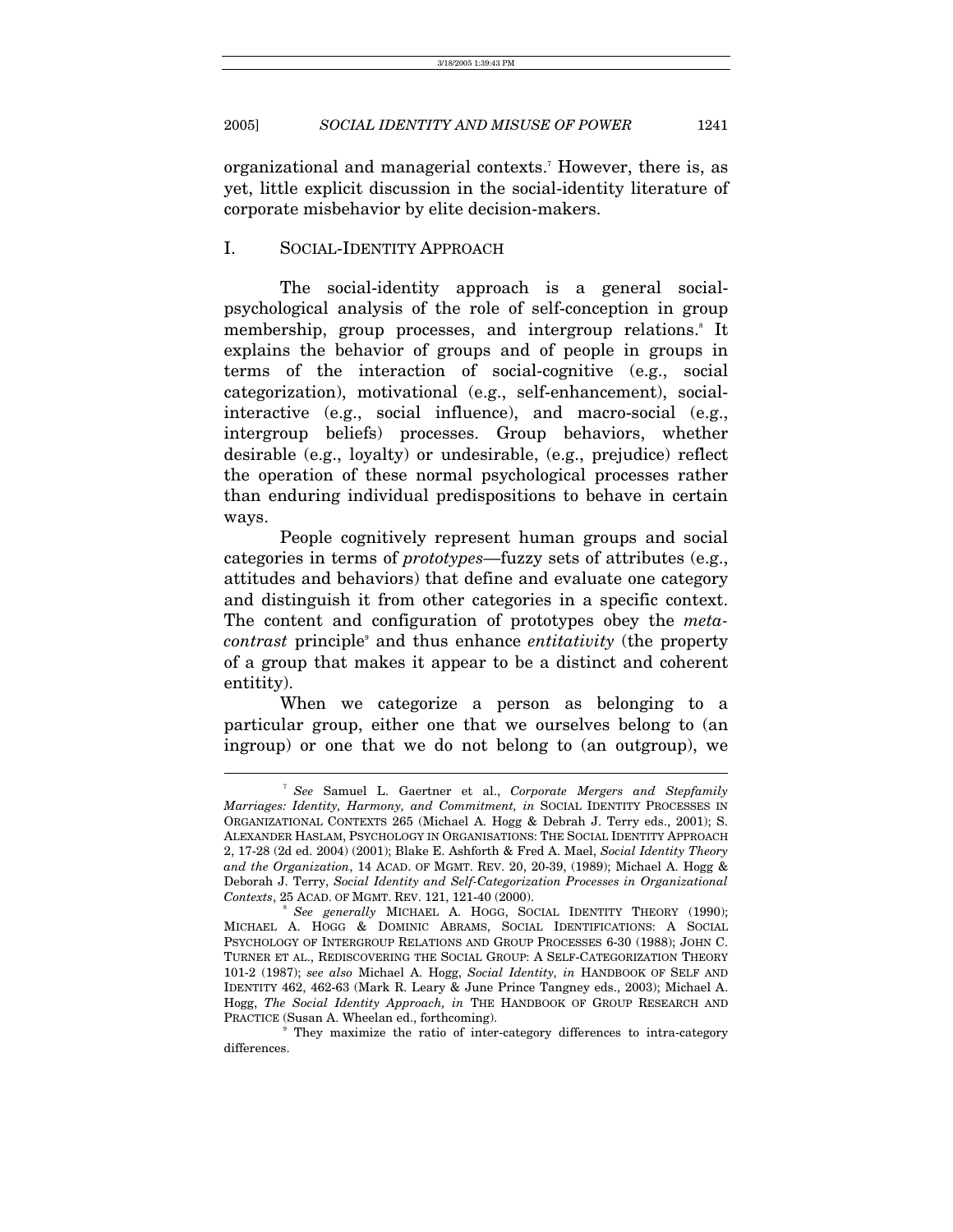assign to that person, to varying degrees, all the attributes of our prototype of the group, and thus view him or her through the lens of that prototype. This is a process of *depersonalization* in which, rather than viewing someone as an idiosyncratic individual (with whom we may or may not have a close personal relationship), we view that person as "merely" a more or less prototypical member of an ingroup or an outgroup. We assign that person a group membership, social identity, and all the attributes associated with the identity. Because group prototypes are tied to specific intergroup relations, people in one group tend to have shared prototypes of their own and other groups. Thus, prototype-based depersonalization underpins the more commonplace term, *stereotyping*.

One of the key insights of the social-identity approach is that we categorize ourselves just as we categorize other people, and thus we assume a social identity and depersonalize ourselves. Since our perceptions and evaluations of other people are almost always comparative, and, generally speaking, we are concerned about locating ourselves and understanding who we are with respect to others, socialcategorization processes almost always involve self—either directly or indirectly. Thus *self*-categorization is intricately intertwined with social categorization in general.

Since the groups and categories we belong to furnish us with a social identity that defines and evaluates who we are, we struggle to promote and protect the distinctiveness and evaluative positivity of our own group relative to other groups. This struggle for positive distinctiveness and positive social identity unfolds with the guidance of our understanding of the nature of the relations between our own and other groups, and what strategies and behaviors seem possible. Social-identity processes are also motivated by a basic human concern to reduce uncertainty about ourselves, the world we live in, and our relations and interactions with others. Distinctive, highentitativity groups with clearly prescriptive and consensual prototypes are particularly adept at achieving this socialidentity objective.

Social-identity effects occur when, in a particular context, a specific social categorization becomes the salient basis for social perception and self-conception. Categories become salient, in this sense, if they are chronically accessible in memory (because we use them often and they are important to who we are) and immediately accessible in the current situation, make good sense of people's behavior and of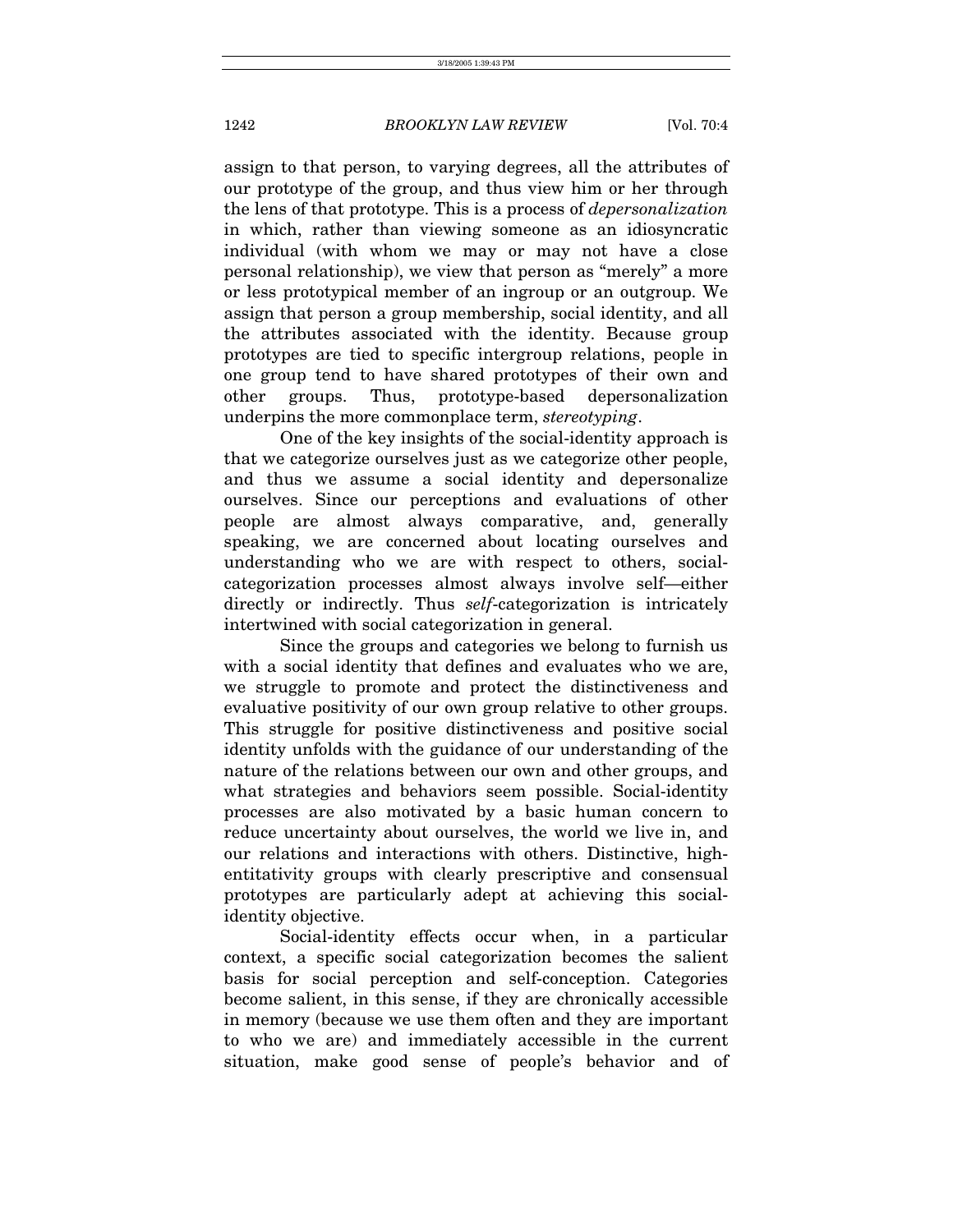similarities and differences among people, and reduce uncertainty and reflect relatively positively on self.

The social-identity approach has become well established in social psychology and enjoys substantial empirical support.<sup>10</sup>

# II. SOCIAL IDENTITY AND GROUP LEADERSHIP

The implications of this analysis for leadership are quite straightforward and have been formulated into a social-identity theory of leadership that has attracted solid empirical support for its main features.<sup>11</sup> Critically, as people identify more strongly with a group, they increasingly base their evaluations and perceptions of fellow group members on how prototypical those members are. The bottom line is that in high-salience groups prototypical members find it easier to be effective leaders, and leaders are more effective if they play up their prototypicality credentials.

High-salience ingroups are ones with which people identify strongly. These include groups that are central to overall self-definition, groups that saturate one's day-to-day life, and groups that in a particular context experience a real or anticipated threat to their status and prestige or their very existence as a distinct entity. Since the world of work takes up much of our time and is critical to our existence and everyday life, it is quite likely that the organizations and corporations we work for play an important role in our social identity.

<span id="page-5-0"></span><sup>&</sup>lt;sup>10</sup> In addition to the references above, for recent empirical reviews, see Dominic Abrams & Michael A. Hogg, *Collective Identity: Group Membership and Self-Conception, in* BLACKWELL HANDBOOK OF SOCIAL PSYCHOLOGY: GROUP PROCESSES 425, 425-60 (Michael A. Hogg & Scott Tindale eds., 2001); Dominic Abrams et al., *The Social Identity Perspective on Small Groups, in* THEORIES OF SMALL GROUPS: INTERDISCIPLINARY PERSPECTIVES 99, 99-137 (Marshall Scott Poole & Aandrea B. Hollingshead eds., 2005); Michael A. Hogg & Dominic Abrams, *Intergroup Behavior and Social Identity, in* THE SAGE HANDBOOK OF SOCIAL PSYCHOLOGY 407, 407-22 (Michael A. Hogg & Joel Cooper eds., 2003); Michael A. Hogg et al., *The Social Identity Perspective: Intergroup Relations, Self-Conception, and Small Groups*, 35 SMALL GROUP

<span id="page-5-1"></span><sup>&</sup>lt;sup>11</sup> See, e.g., Michael A. Hogg, *A Social Identity Theory of Leadership*, 5 PERSONALITY AND SOC. PSYCHOL. REV. 184, 184-200 (1986); Michael A. Hogg & Daan van Knippenberg, *Social Identity and Leadership Processes in Groups*, *in* 35 ADVANCES IN EXPERIMENTAL SOC. PSYCHOL. 1, 1-52 (Mark P. Zanna ed., 2003); Daan van Knippenberg & Michael A. Hogg, *A Social Identity Model of Leadership in Organizations, in* 25 RES. IN ORGANIZATIONAL BEHAV. 243, 243-95 (Roderick M. Kramer & Barry M. Staw eds., 2003); Daan van Knippenberg et al., *Leadership, Self, and Identity: A Review and Research Agenda*, 15 LEADERSHIP Q. 825, 825-56 (2004).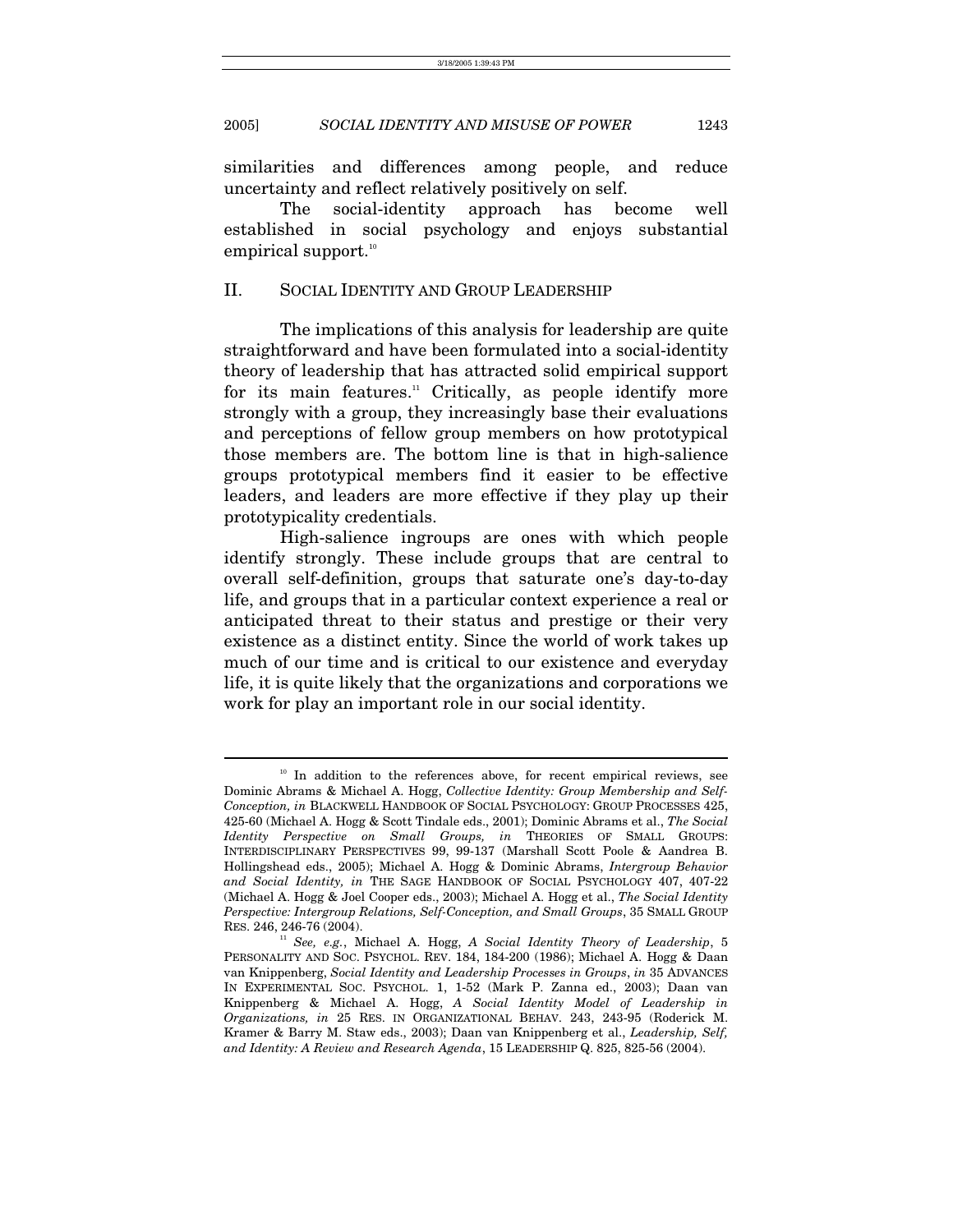#### *A. Influence, Popularity and Compliance*

Prototypical members, by definition, embody central and desirable aspects of the group more so than other members. As such, their behavior is the standard for others' behavior, and they appear to influence the rest of the group. Influence processes in salient groups cause people to conform to the group prototype. $12$ 

Prototypical members are consensually liked by the rest of the group. They are popular, in group terms, $13$  and this popularity allows them to be broadly influential because people tend to comply more with suggestions from people they like.<sup>[14](#page-6-2)</sup>

# *B. Trust and Innovation*

People tend to trust ingroup members more than outgroup members.[15](#page-6-3) Furthermore, within the ingroup, prototypical members are trusted more than less prototypical members. Because the identity of prototypical members is tightly meshed with the life of the group, it is assumed that whatever prototypical members do, however bizarre, must be in the best interest of the group and thus is unlikely to harm the group.[16](#page-6-4) Paradoxically, it is this very trust that affords prototypical members greater latitude to diverge from group norms and thus to be innovative<sup>17</sup>—an analysis that is

<span id="page-6-0"></span><sup>12</sup> *See* Dominic Abrams & Michael A. Hogg, *Social Identification, Self-Categorization and Social Influence, in* 1 EUR. REV. OF SOC. PSYCHOL. 195, 195-228 (1990); JOHN C. TURNER, SOCIAL INFLUENCE 76-78, 165-70 (1991); John C. Turner & Penelope J. Oakes, *Self-Categorization and Social Influence*, *in PSYCHOLOGY OF GROUP* INFLUENCE 258-60 (Paul B. Paulus ed., 2d ed. 1989).

<span id="page-6-1"></span><sup>&</sup>lt;sup>13</sup> See Michael A. Hogg, *Group Cohesiveness: A Critical Review and Some New Directions*, 4 EUR. REV. OF SOC. PSYCHOL. 85, 85-111 (1993).<br><sup>14</sup> Ellen S. Berscheid & Harry T. Reis, *Attraction and Close Relationships, in* 

<span id="page-6-2"></span><sup>2</sup> THE HANDBOOK OF SOCIAL PSYCHOLOGY 193, 193-281 (Daniel T. Gilbert et al. eds., 4th ed. 1998). 15 *See* Michael W. Macy & John Skvoretz, *The Evolution of Trust and* 

<span id="page-6-3"></span>*Cooperation Between Strangers: A Computational Model*, 63 AM. SOC. REV. 638, 638-60 (1998); Toshio Yamagishi & Toko Kiyonari, *The Group as the Container of Generalized* 

<span id="page-6-4"></span>*See Michael A. Hogg, Social Identity and the Group Context Of Trust: Managing Risk and Building Trust Through Belonging, in* TRUST, TECHNOLOGY, AND SOCIETY: STUDIES IN COOPERATIVE RISK MANAGEMENT (M. Siegrist & H. Gutscher eds., forthcoming); Tom R. Tyler, *The Psychology of Legitimacy: A Relational Perspective on Voluntary Deference to Authorities*, 1 PERSONALITY AND SOC. PSYCHOL. REV. 323, 323-

<span id="page-6-5"></span><sup>45 (1997). 17</sup> *See* Michael J. Platow & Daan van Knippenberg, *A Social Identity Analysis of Leadership Endorsement: The Effects of Leader Ingroup Prototypicality and Distributive Intergroup Fairness*, 27 PERSONALITY AND SOC. PSYCHOL. BULL. 1508, 1508-19 (2001).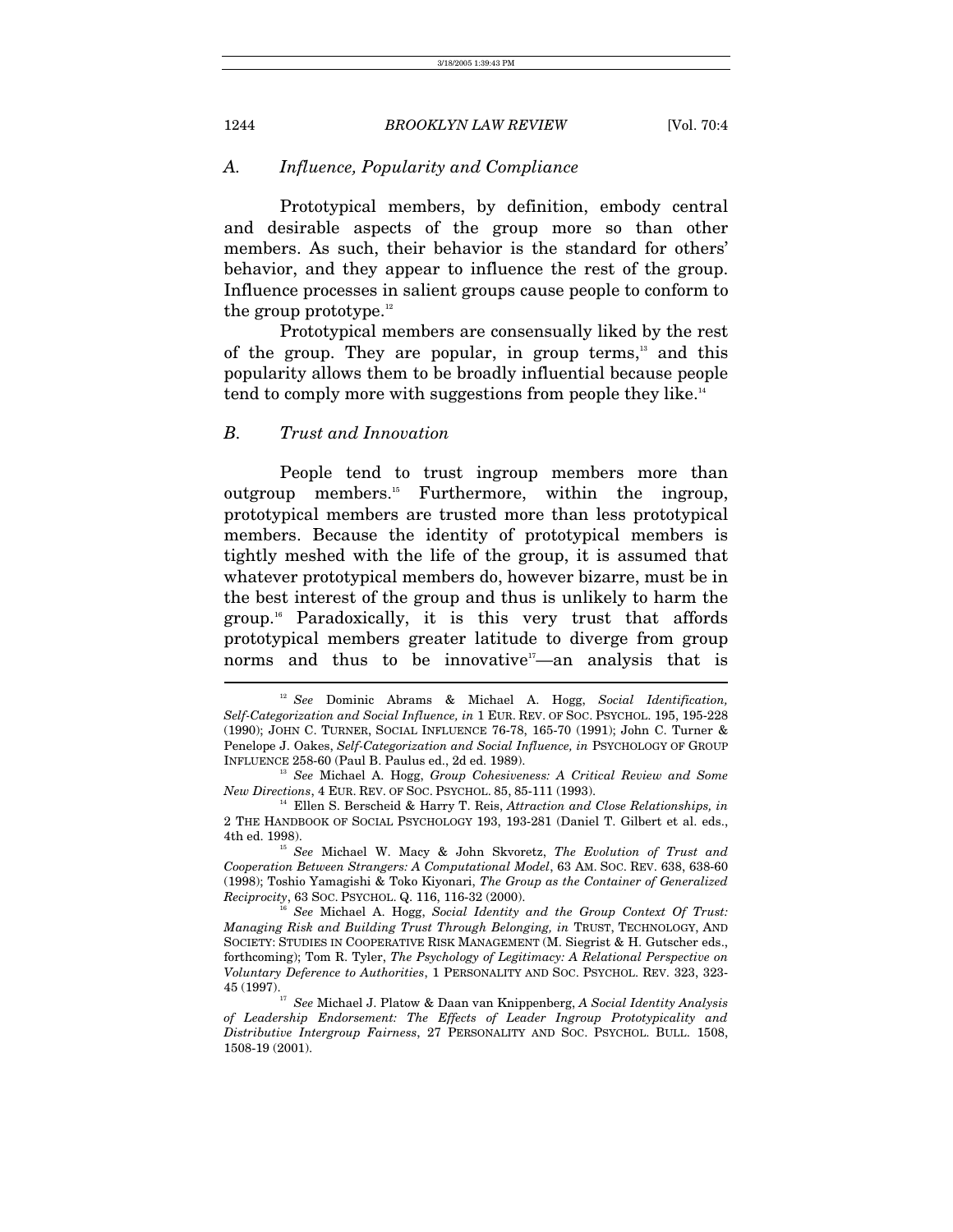consistent with Hollander's earlier notion that leaders who conform to group norms on the way up earn idiosyncrasy credits that can be spent when they reach the top.<sup>18</sup> After all, a key feature of effective leadership is the ability to be innovative in order to transform the group and steer it in new directions. Trust plays a central role in this process.<sup>19</sup> As Marar puts it, "If you want to lead . . . then you had better be someone people trust."[20](#page-7-2)

# *C. Attribution and the Social Construction of Charisma*

Finally, in salient groups people's attention is drawn to highly prototypical members. People scrutinize prototypical ingroup members' behavior closely because it is perhaps the most reliable and effective source of information about what the group stands for and how to behave as a group member.<sup>[21](#page-7-3)</sup> Because prototypical members are figural against the background of the rest of the group, their attributes (i.e., being influential, popular, innovative, and trustworthy) are more likely to be internally attributed to underlying dispositions that reflect invariant properties, or essences, of the individual's personality, than externally attributed to situational or contextual factors. The fundamental attribution error, $22$ correspondence bias, $23$  or essentialism<sup>24</sup> are more pronounced for individuals who are perceptually distinctive (e.g., figural against a background) or cognitively salient.<sup>25</sup> There is evidence

<sup>&</sup>lt;sup>18</sup> E.P. Hollander, *Conformity, Status, and Idiosyncracy Credit,* 65 PSYCHOL. REV. 117, 117-27 (1958).<br>
<sup>19</sup> See GARY YUKL, LEADERSHIP IN ORGANIZATIONS 439 (1998).<br>
<sup>20</sup> See ZIYAD MARAR, THE HAPPINESS PARADOX 152 (2003).<br>
<sup>21</sup> Michael A. Hogg, *All Animals are Equal but Some Animals are More Equal* 

<span id="page-7-1"></span><span id="page-7-0"></span>

<span id="page-7-3"></span><span id="page-7-2"></span>

*than Others: Social Identity and Marginal Membership, in* THE SOCIAL OUTCAST: OSTRACISM, SOCIAL EXCLUSION, REJECTION, AND BULLYING (Kipling D. Williams et al. eds., forthcoming). 22 *See* Lee Ross, *The Intuitive Psychologist and His Shortcomings, in*<sup>10</sup>

<span id="page-7-4"></span>ADVANCES IN EXPERIMENTAL SOC. PSYCHOL. 173, 173-220 (Leonard Berkowitz ed., 1974). 23 *See* Daniel T. Gilbert & Edward E. Jones, *Perceiver-Induced Constraint:* 

<span id="page-7-5"></span>*Interpretations of Self-Generated Reality*, 50 J. OF PERSONALITY & SOC. PSYCHOL. 269, 269-80 (1986); *see also* Daniel T. Gilbert & Patrick S. Malone, *The Correspondence Bias*, 117 PSYCHOL. BULL. 21, 21-38 (1995); Yaacov Trope & Akiva Liberman, *The Use of Trait Conceptions to Identify Other People's Behavior and to Draw Inferences About Their Personalities*, 19 PERSONALITY AND SOC. PSYCHOL. BULL. 553, 553-62 (1993).<br><sup>24</sup> See Nick Haslam et al., *Essentialist Beliefs About Social Categories*, 39

<span id="page-7-6"></span>BRIT. J. OF SOC. PSYCHOL. 113, 113-27 (1998); Douglas L. Medin & Andrew Ortony, *Psychological Essentialism, in* SIMILARITY AND ANALOGICAL REASONING 179, 180-87 (Stella Vosnaidou & Andrew Ortony eds., 1989). 25 *See* Ralph Erber & Susan T. Fiske, *Outcome Dependency and Attention to* 

<span id="page-7-7"></span>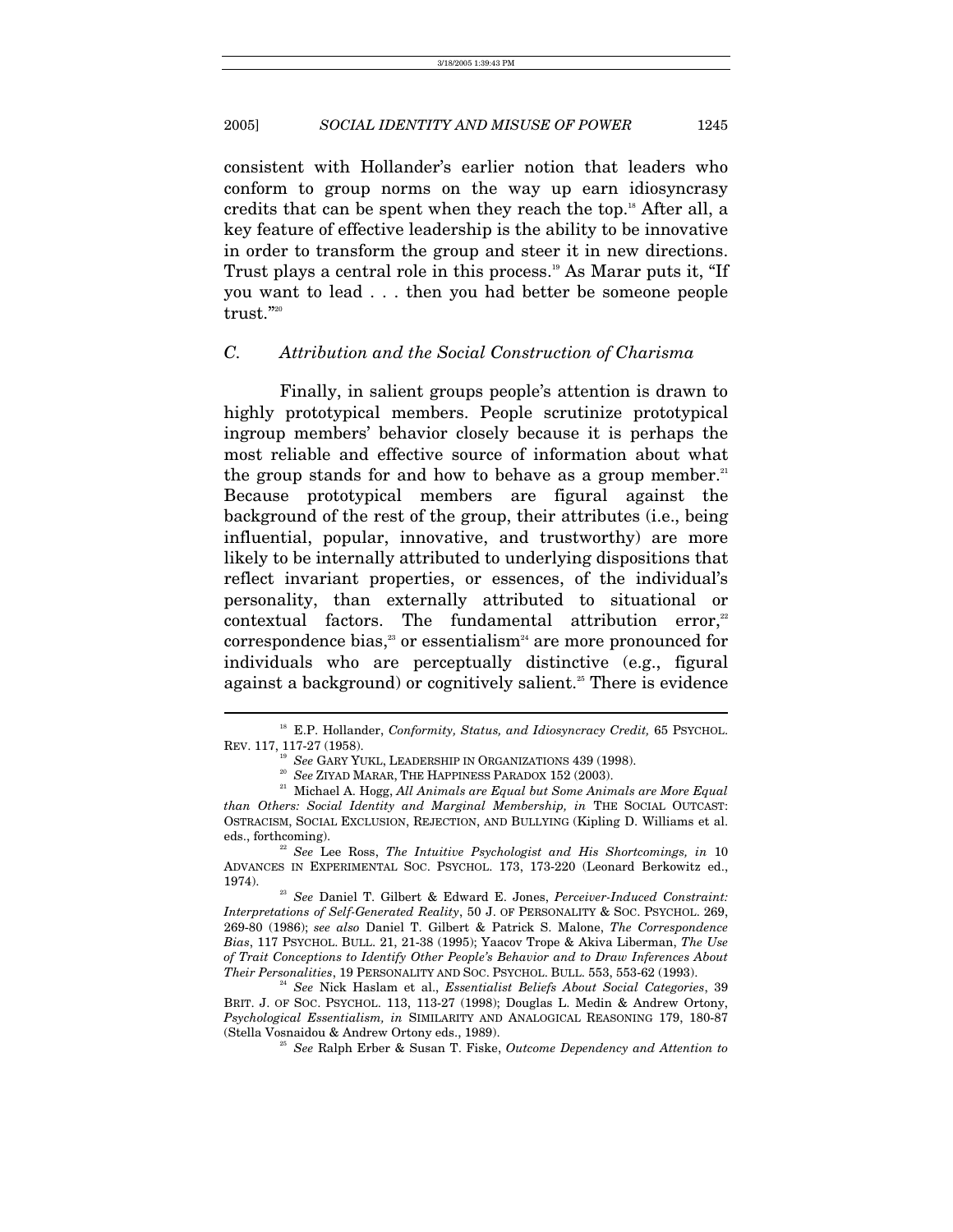that this tendency to make dispositional attributions is especially strong for attributions about leaders.<sup>[26](#page-8-0)</sup>

In this way, a charismatic leadership personality is constructed for highly prototypical leaders, further fuelling their leadership effectiveness. Conger and Kanungo, for example, describe how followers attributionally construct a charismatic leadership personality for organizational leaders who have a vision that involves substantial change to the group.<sup>27</sup> It should be noted that the social-identity analysis of charisma views it as a product of social-cognitive processes operating under conditions of self-categorization, not as an invariant personality attribute that determines leadership effectiveness.<sup>28</sup> And it should be noted that charisma alone may not be a reliable predictor of group performance. For example, CEO charisma has been shown only to predict the size of the CEO's salary and, except for stock price, not the overall performance of the corporation.[29](#page-8-3)

# *D. Managing One's Prototypicality*

Because prototypicality is critical for effective leadership in high-salience groups, leaders of such groups pay close attention to how prototypical they are perceived to be. They engage in prototypicality management strategies that rest on communication,<sup>30</sup> or what can be called "norm talk."<sup>31</sup>

*Inconsistent Information*, 47 J. OF PERSONALITY & SOC. PSYCHOL. 709, 709-26 (1984); Shelley E. Taylor & Susan T. Fiske, *Salience, Attention, and Attribution: Top of the Head Phenomena*, *in* 11 ADVANCES IN EXPERIMENTAL SOCIAL PSYCHOLOGY 249, 249-88 (Leonard Berkowitz ed., 1978); Shelley E. Taylor & Susan T. Fiske, *Point of View and* 

<span id="page-8-0"></span>*Perceptions of Causality*, 32 J. OF PERSONALITY AND SOC. PSYCHOL. 439, 439-45 (1975).<br><sup>26</sup> *See* James R. Meindl et al., *The Romance of Leadership*, 30 ADMIN. SCIENCE Q. 78, 78-102 (1985).

<span id="page-8-1"></span><sup>27</sup> *See* JAY A. CONGER & RABINDRA N. KANUNGO, CHARISMATIC LEADERSHIP IN ORGANIZATIONS 47-48 (1998); Jay A. Conger & Rabindra N. Kanungo, *Behavioral Dimensions of Charismatic Leadership, in* CHARISMATIC LEADERSHIP: THE ELUSIVE FACTOR IN ORGANIZATIONAL EFFECTIVENESS 79, 83 (Joy A. Conger et al. eds., 1988); Jay A. Conger & Rabindra N. Kanungo, *Towards a Behavioral Theory of Charismatic Leadership in Organizational Settings*, 12 ACAD. OF MGMT. REV. 637, 637-47 (1987). 28 *See* S. Alexander Haslam & Michael J. Platow, *Your Wish is Our* 

<span id="page-8-2"></span>*Command: The Role of Shared Social Identity in Translating a Leader's Vision Into Followers' Action, in* SOCIAL IDENTITY PROCESSES IN ORGANIZATIONAL CONTEXTS 213- 14, 222-24 (Michael A. Hogg & Deborah J. Terry eds., 2001). 29 Henry L. Tosi et al., *CEO Charisma, Compensation, and Firm* 

<span id="page-8-3"></span>*Performance*, 15 LEADERSHIP Q. 405, 405-21 (2004).<br><sup>30</sup> Scott A. Reid & Sik Hung Ng, *Conversation as a Resource for Influence*:

<span id="page-8-4"></span>*Evidence for Prototypical Arguments and Social Identification Processes*, 30 EUR. J. OF SOC. PSYCHOL. 83, 83-100 (2000).<br><sup>31</sup> *See* Michael A. Hogg & Scott R. Tindale, *Social Identity, Influence, and* 

<span id="page-8-5"></span>*Communication in Small Groups, in* INTERGROUP COMMUNICATION: MULTIPLE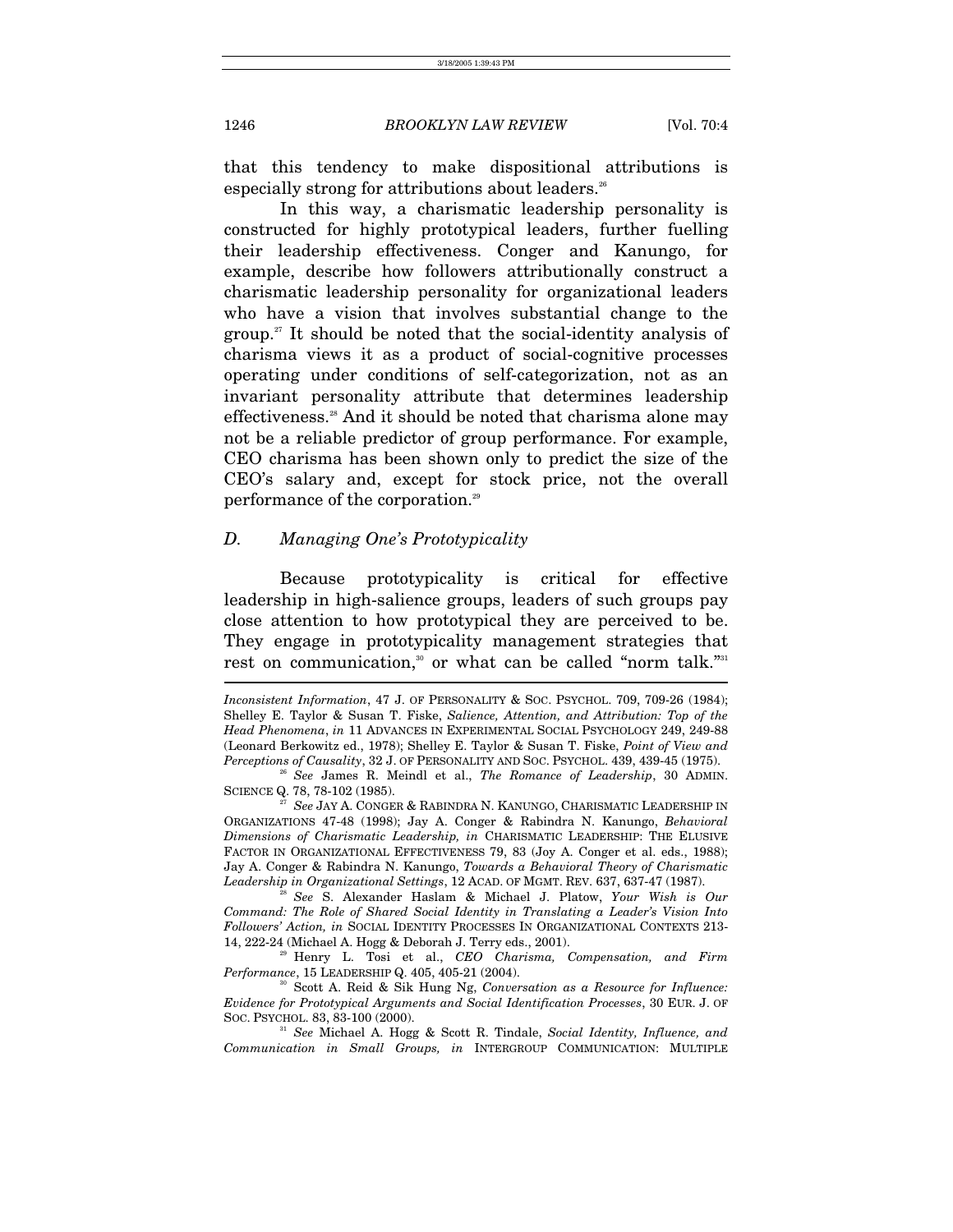Language and communication play a key role in this type of prototype and identity management.<sup>32</sup>

In order to manage their prototypicality, leaders can talk up their own prototypicality and/or talk down aspects of their own behavior that are non-prototypical. They can identify deviants or marginal members in a manner that highlights their own prototypicality or constructs a particular prototype for the group that enhances their own prototypicality. They can secure their own leadership position by vilifying contenders for leadership and casting the latter as non-prototypical. They can identify outgroups that are most favorable to their own prototypicality as relevant comparison groups—that is, they can manipulate the social-comparative frame and thus the prototype and their own prototypicality. They can engage in a discourse that raises or lowers group salience. For highly prototypical leaders, *raising* salience is advantageous because it provides them with the leadership benefits of high prototypicality. For non-prototypical leaders, *lowering* salience is advantageous because it protects them against the leadership pitfalls of low prototypicality.

Reicher and Hopkins analyzed the rhetoric used by political leaders to show that such leaders are particularly prone to accentuate the existing ingroup prototype, pillory ingroup deviants, and demonize an appropriate outgroup.<sup>[33](#page-9-1)</sup> Furthermore, the use of these rhetorical devices is often viewed as convincing evidence of effective leadership. Reicher and Hopkins proposed that leaders are in this sense "entrepreneurs of identity["34—](#page-9-2)they are experts in norm or prototype management through talk. In other research, Rabbie and Bekkers have shown that leaders whose positions are insecure are more likely to seek conflict with other groups,<sup>35</sup> and Gardner and colleagues have shown that effective organizational leadership often rests on norm management

PERSPECTIVES (LANGUAGE AS SOCIAL ACTION) (Jake Harwood & Howard Giles eds., 2005).

<span id="page-9-0"></span><sup>&</sup>lt;sup>32</sup> See C. Marlene Fiol, *Capitalizing on Paradox: The Role of Language in Transforming Organizational Identities*, 13 ORG. SCI. 653, 653-66 (2002). 33 *See* STEPHEN REICHER & NICK HOPKINS, SELF AND NATION:

<span id="page-9-1"></span>CATEGORIZATION, CONTESTATION AND MOBILIZATION 100-30 (2001); Stephen D. Reicher & Nicolas Hopkins, *Self-Category Constructions in Political Rhetoric: An Analysis of Thatcher's and Kinnock's Speeches Concerning the British Miners' Strike*, 26 EUR. J. OF SOC. PSYCHOL. 353, 353-71 (1996). 34 *See* REICHER & HOPKINS, *supra* note 33, at 49.

<span id="page-9-3"></span><span id="page-9-2"></span>

<sup>35</sup> *See* Jacob M. Rabbie & Frits Bekkers, *Threatened Leadership and Intergroup Competition*, 8 EUR. J. OF SOC. PSYCHOL. 9, 9-20 (1978).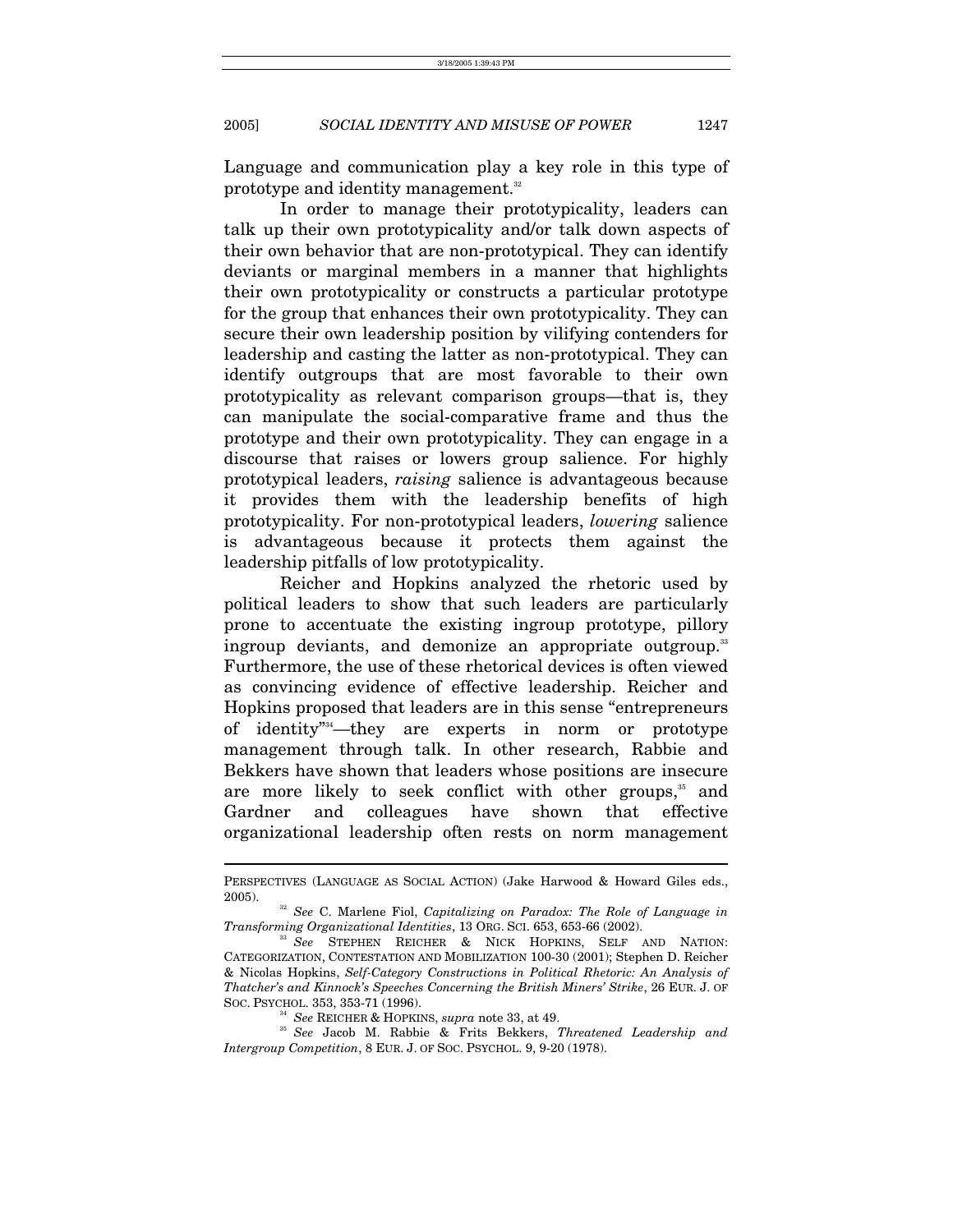$\overline{a}$ 

1248 *BROOKLYN LAW REVIEW* [Vol. 70:4

through talk.<sup>36</sup> Generally, leaders who feel they are not, or are no longer, prototypical, strategically engage in a range of group-oriented behaviors to strengthen their membership credentials.<sup>[37](#page-10-1)</sup>

# III. LEADERSHIP AND MISUSE OF POWER

The previous section has shown how people who are viewed as highly prototypical tend to be more effective leaders in groups within which members identify strongly. These highly prototypical individuals are largely leaders who are trusted to be effectively innovative and therefore can lead through influence rather than coercion, fitting well the typical definition of leadership as "a process of social influence through which an individual enlists and mobilizes the aid of others in the attainment of a collective goal."<sup>38</sup> However, there are at least three paradoxical effects of prototype-based leadership in high-salience groups that can produce poor, and sometimes harmful, leadership. In addition, uncertainty can be a breeding ground for harmful leadership.

# *A. Dysfunctional Norms and Dysfunctional Leaders*

Having good leadership skills is very useful in salient groups. However, while such qualities are critical in low salience groups, they are relatively less critical in high-salience groups. This can introduce a problem. Typically, elite decisionmaking groups are characterized by group norms that embody principles of ethical behavior and responsible leadership. In these instances, prototype-based leadership will be ethical and responsible if members identify strongly with such groups. However, if group norms do not embody principles of ethical behavior and responsible leadership, then increased salience and group identification may inhibit responsible and ethical leadership. This is one way in which social-identity-contingent leadership may be associated with poor leadership and corporate misbehavior. In salient groups, group norms not only

<sup>36</sup> *See* John Gardner et al., *Communication in Organizations: An Intergroup Perspective, in* THE NEW HANDBOOK OF LANGUAGE AND SOCIAL PSYCHOLOGY 561, 569-

<span id="page-10-2"></span><span id="page-10-1"></span><span id="page-10-0"></span>

<sup>72 (</sup>W. Pepper Robinson & Howard Giles eds., 2001). 37 *See* Platow & van Knippenberg, *supra* note 17. 38 *See* Martin M. Chemers, *Leadership Effectiveness: An Integrative Review, in* BLACKWELL HANDBOOK OF SOCIAL PSYCHOLOGY: GROUP PROCESSES 376, 376-99 (Michael A. Hogg & Scott Tindale eds., 2001).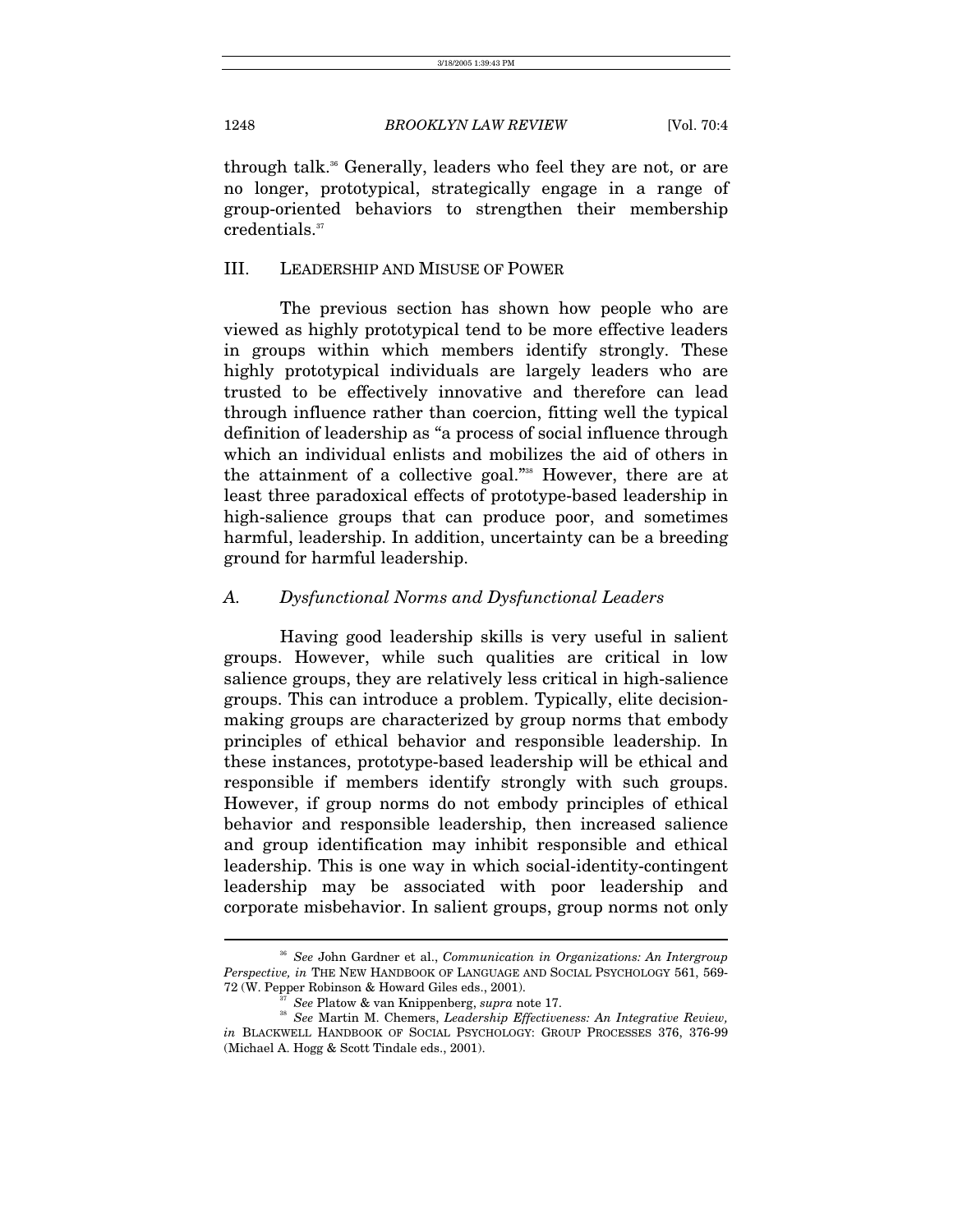influence behavior directly (via conformity) but also indirectly by empowering as leaders those people who best embody those (deficient) norms. Shades of this process may be seen in Janis's notion that groupthink may arise in highly cohesive groups that do not have strong norms for effective decision making.<sup>[39](#page-11-0)</sup> This is particularly so in groups where cohesion is based on group identification.[40](#page-11-1)

#### *B. The Trust Paradox*

A second source of leadership deficiency in high-salience groups is, ironically, the strength of trust in and consensual liking for the leader. Although these processes allow the leader to be innovative (which is, of course, a positive attribute of leadership), these processes can also make it possible for the leader to "get away with anything" and lose sight of what is appropriate for the group and what is not. Pretty much whatever the leader does the group approves of, or at least does not openly disapprove of.

Under normal circumstances, leadership behavior which is too innovative will violate the limits imposed by the group's identity (for example, the leader of a tight-knit vegan group advocating a shift to a purely carnivorous diet) and will quickly erode the leader's prototypicality credentials and reduce his or her ability to influence. Reicher has used this analysis to explain the limits of crowd behavior—i.e., the way that collective behavior remains within the limits imposed by the social identity of the collective.<sup>[41](#page-11-2)</sup>

However, in extremely cohesive groups characterized by ultra-strong identification (e.g., cults), consensual liking for the leader is so strong, and attribution to charisma so complete, that dissent and criticism are unlikely. The leader's leadership potential is literally unbounded—he or she has the power to do whatever he or she wants, with little or no normative framing to help decide which decisions are wise or ethical. Even in  $\overline{a}$ 

<span id="page-11-0"></span><sup>&</sup>lt;sup>39</sup> IRVING L. JANIS, VICTIMS OF GROUPTHINK: A PSYCHOLOGICAL STUDY OF FOREIGN-POLICY DECISIONS AND FIASCOES 197 (1972); *see also* PAUL T. HART, GROUPTHINK IN GOVERNMENT: A STUDY OF SMALL GROUPS AND POLICY FAILURE 31-44

<span id="page-11-1"></span><sup>(1990). 40</sup> Michael A. Hogg & Sarah C. Hains, *Friendship and Group Identification: A New Look at the Role of Cohesiveness in Groupthink*, 28 EUR. J. OF SOC. PSYCHOL. 323, 323-41 (1998). 41 *See* Stephen D. Reicher, *The Psychology of Crowd Dynamics, in*

<span id="page-11-2"></span>BLACKWELL HANDBOOK OF SOCIAL PSYCHOLOGY: GROUP PROCESSES 182, 182-207 (Michael A. Hogg & Scott Tindale eds., 2001).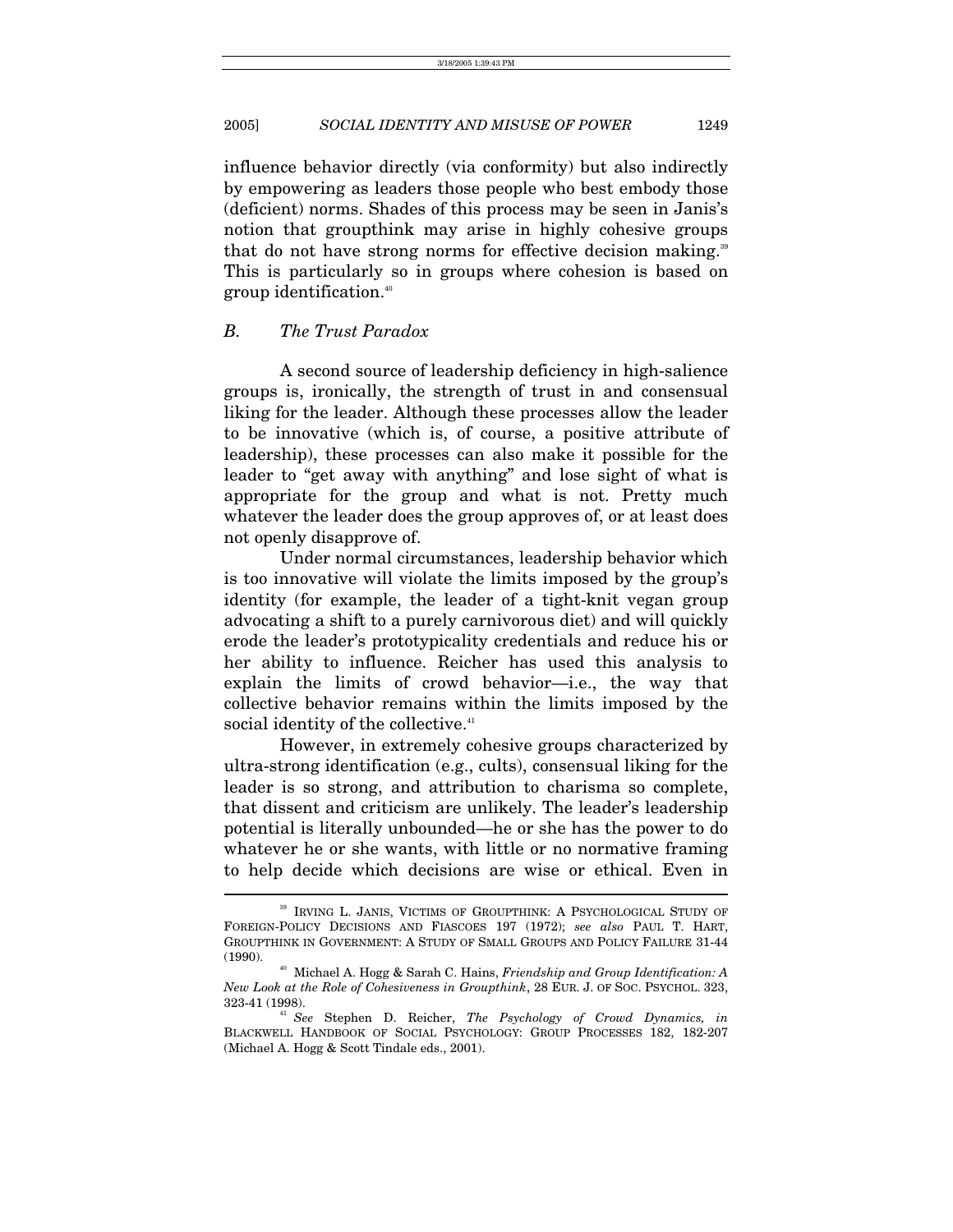relatively abstract laboratory settings, research has shown that, so long as the leader of a group is considered highly prototypical, group members are willing to endorse leaders who behave in ways that are not in the best interest of the group.<sup>42</sup>

# *C. Hierarchy and Power*

The third pitfall of prototype-based leadership in highsalience groups is the emergence of hierarchy and power-based leadership.<sup>43</sup> Prototypical leaders do not need to exercise power over others (i.e., persuade, gain compliance, coerce, or resort to force) to have influence. In addition, it is possible that they may be "unable" to exercise power. High prototypicality is associated with strong ingroup identification; self and group are tightly linked prototypically and thus fellow group members are to some extent internalized as part of one's self.<sup>44</sup> Any harmful behavior directed against fellow members is effectively directed against self. There may exist an empathic bond between leader and followers that inhibits the leader from exercising coercive power over fellow group members.

However, there is a paradox. Occupying a highly prototypical position, particularly in an enduring and stable high-entitativity group with a focused and consensual prototype, makes one appear enduringly influential, consensually socially attractive, and essentially charismatic. Through structural role differentiation grounded in social attraction and attribution processes, there is a perceptual separation of the leader from the rest of the group. The leader

<span id="page-12-0"></span><sup>42</sup> Julie M. Duck & Kelly S. Fielding, *Leaders and Their Treatment of Subgroups: Implications for Evaluations of the Leader and the Superordinate Group*, 33 EUR. J. OF SOC. PSYCHOL. 387, 387-401 (2003). 43 Michael A. Hogg, *From Prototypicality to Power: A Social Identity Analysis* 

<span id="page-12-1"></span>*of Leadership,* 18 ADVANCES IN GROUP PROCESSES 1, 1-30 (2001); Michael A. Hogg & Scott A. Reid, *Social Identity, Leadership, and Power, in* THE USE AND ABUSE OF POWER: MULTIPLE PERSPECTIVES ON THE CAUSES OF CORRUPTION 159, 164-65, 169-70 (Annette Y. Lee-Chai & John A. Bargh eds., 2001). 44 Arthur Aron et al., *Close Relationships as Including Other in the Self*, 60 J.

<span id="page-12-2"></span>OF PERSONALITY AND SOC. PSYCHOL. 241, 241-53 (1991); Eliot R. Smith & Susan Henry, *An In-Group Becomes Part of the Self: Response Time Evidence*, 22 PERSONALITY AND SOC. PSYCHOL. BULL. 635, 635-42 (1996); Stephen C. Wright et al., *Including Others (and Groups) in the Self: Self-Expansion and Intergroup Relations, in* THE SOCIAL SELF: COGNITIVE, INTERPERSONAL, AND INTERGROUP PERSPECTIVES 343, 345-54 (Joseph P. Forgas & Kipling D. Williams eds., 2002); *see also* Sabine Otten, "*Me and Us" or "Us and Them"? The Self as a Heuristic for Defining Minimal in Groups*, 13 EUR. REV. OF SOC. PSYCHOL. 1, 1-33 (2002); Maria Rosaria Cadinu & Myron Rothbart, *Self-Anchoring and Differentiation Processes in the Minimal Group Setting*, 70 J. OF PERSONALITY AND SOC. PSYCHOL. 661, 661-77 (1996).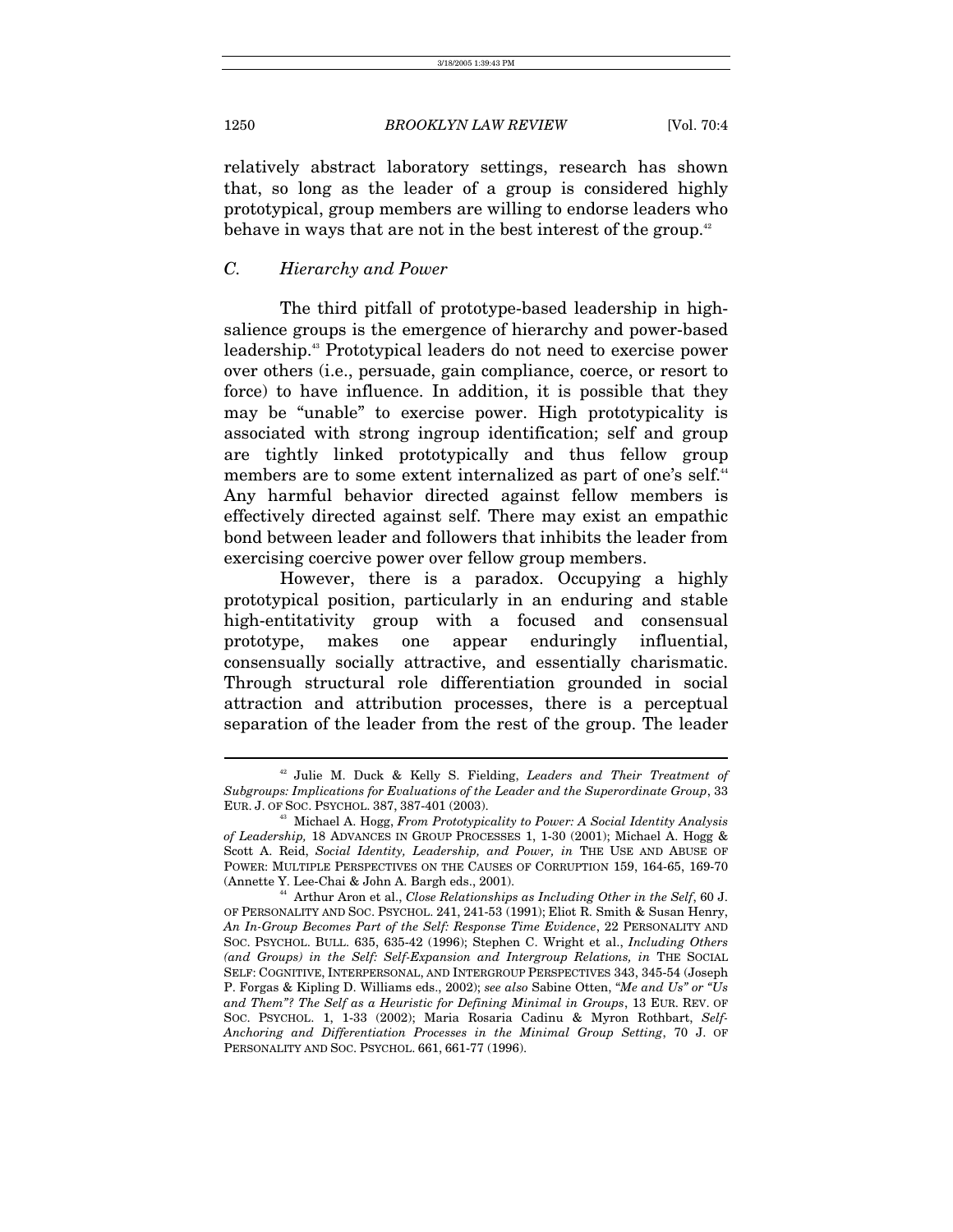is gradually perceived as "other" rather than "one of us." In corporate settings, this separation of the leader from the group as a whole can be strikingly evident. As Treviño puts it, it can be "eerily quiet at the top"—there is substantially more lateral communication within the leadership clique and between senior management of different corporations than vertical communication within the corporation itself.<sup>45</sup> The leader can be markedly out of touch with the rank-and-file.

The person who originally embodied the essence of the group by being most prototypical has now become effectively an outgroup member within the group. There is an embryonic intergroup relationship between leader (along with his or her inner clique) and followers. This intergroup relationship is associated with a status differential that is perceived by the group to be consensual, stable, and legitimate—a potent mix that has potential for a conflictual intergroup relationship between leader(s) and followers in which the leader has most of the power. Although the seeds of autocracy are sown, they may not germinate. The relationship may still be viewed as a mutually beneficial role relationship in the service of superordinate group goals—everyone is on the same team, working for the same goals, but making different contributions to the greater good of the group. The leader may not be "one of us," but he or she is certainly working with us and for us.

However, there are circumstances which may make power-based intergroup behavior a reality. A relatively inevitable consequence of role differentiation is that the leader realizes that he or she is being treated by followers as an outgroup member—a positive high-status exile, but nonetheless an exile who cannot readily share in the life of the group. The leader may try to re-establish his or her ingroup credentials by engaging in behaviors confirming his or her ingroup prototypicality. If this is unsuccessful, a sense of rejection by, and distance and isolation from, the group may occur (possibly also a recognition of reduced influence among followers). These feelings may then "embitter" the leader and, since the empathic bond is severed, allow the leader to gain compliance through the exercise of power over others. This may

<span id="page-13-0"></span><sup>45</sup> Linda Klebe Treviño, *Out of Touch: The CEO's Role in Corporate Misbehavior*, 70 BROOK. L. REV. 1195, 1209-10 (2005); *see also* Linda Klebe Treviño et al., *It's Lovely at the Top: Comparing Senior Managers' and Employees' Perceptions of Organizational Ethics*, Academy of Management Annual Meeting Best Paper Proceedings (2000).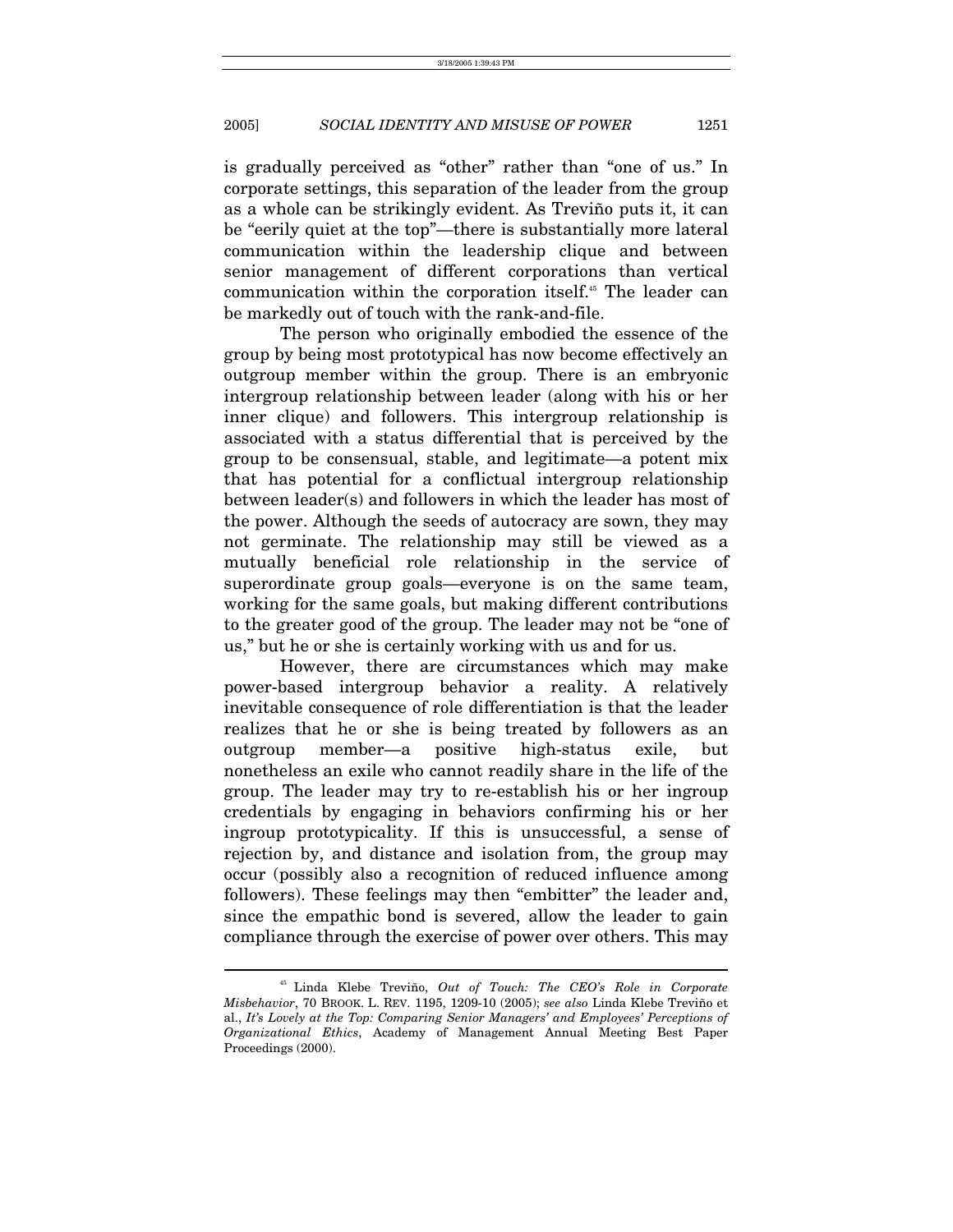involve coercive behavior: because the interests of the leader and the group have diverged, the leader is effectively exercising his or her will over others. The influence process essentially becomes one of coercion rather than attitude change.

This transformation of leadership into power is stronger in hierarchical extremist groups where the leader-follower role and power differentiation is more tangible, stark, and impermeable. The effect will also be stronger in groups where there is a leadership clique rather than a single leader. This is because a typical inter-*group* relationship has emerged, and thus the relationship between leader(s) and followers is an intergroup relationship where one group (the leaders(s)) has disproportionate legitimate power over the other group (the followers). Such a relationship will be competitive and potentially exploitative, a situation far removed from prototype-based leadership.

Leaders generally react unfavorably to perceived threats to their leadership position. Where a leader is prototypically influential and there is no pronounced intergroup differentiation between leaders and followers, threats to leadership largely come from prototype slippage social-contextual factors may reconfigure the group prototype and thus reduce the leader's prototypicality. We described above how leaders then strive to redefine the prototype to better fit themselves—they accentuate the existing ingroup prototype, pillory ingroup deviants, or demonize an appropriate outgroup. These tactics generally do not involve coercion.

However, where there is a pronounced intergroup differentiation between leaders and followers, perceived threats to leadership are automatically perceived in intergroup terms as collective challenges or revolts on the part of the followers. This makes salient the latent intergroup orientation between leader(s) and followers, and engenders competitive intergroup relations between leader(s) and followers—competitive relations in which one group has consensually legitimate and overwhelming power over the other. Under these circumstances leadership becomes coercion, based on the relatively limitless exercise of coercive power over others. The dynamic is similar to the way in which a power elite "reacts" to a perceived challenge to its privileged position,<sup>46</sup> but, because it

<span id="page-14-0"></span><sup>46</sup> *See* Stephen C. Wright, *Ambiguity, Social Influence, and Collective Action: Generating Collective Protest in Response to Tokenism*, 23 PERSONALITY AND SOC. PSYCHOL. BULL. 1277, 1277-90 (1997).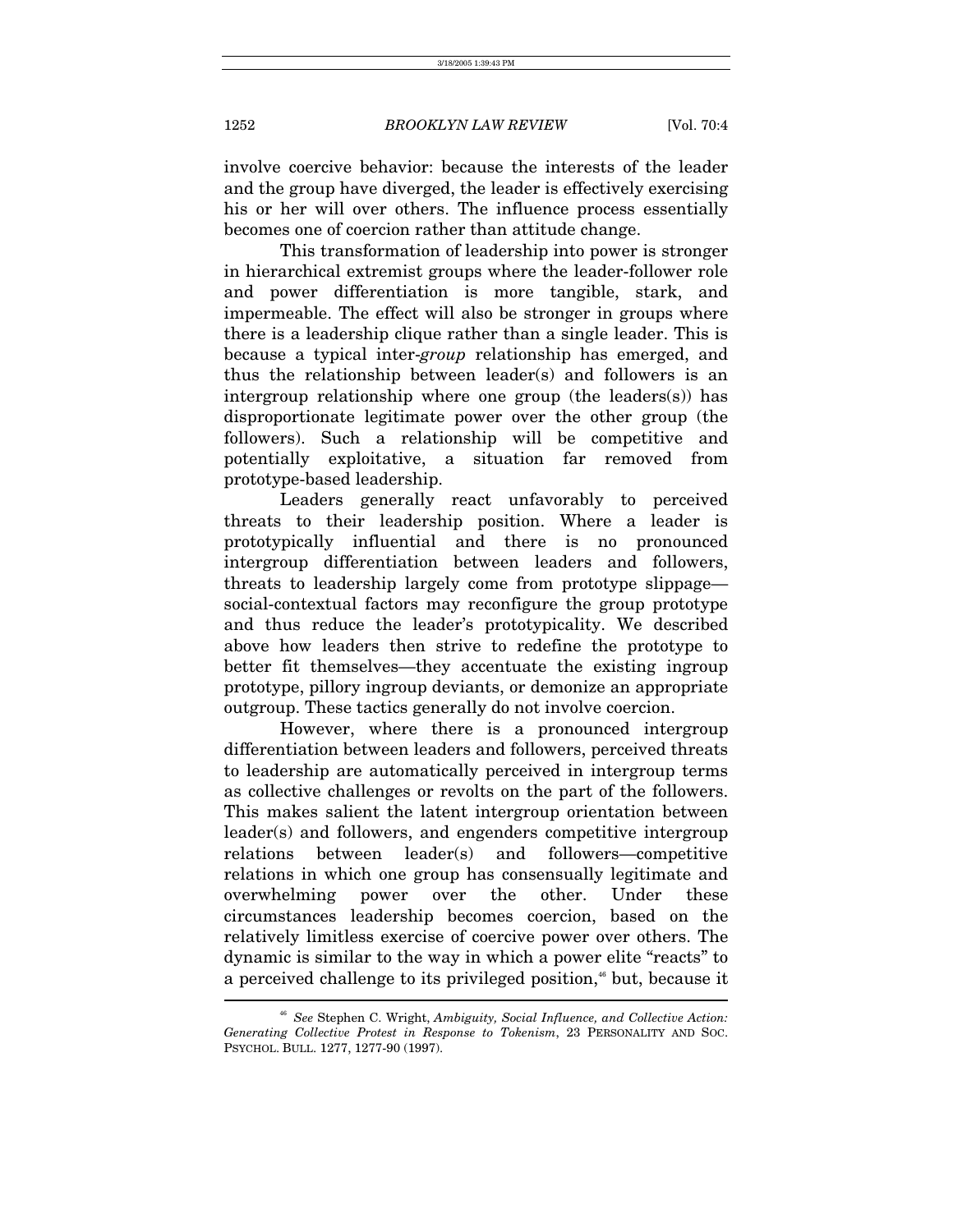occurs within the power-legitimizing framework of a common group membership, the "reaction" is potentially more extreme.

This analysis suggests a series of steps that transforms prototype-based leadership into power-based leadership. Highly prototypical leaders of salient groups, particularly newly-emerged leaders, provide leadership through influence they do not need to exercise power over followers, and indeed may not actually be able to behave in this way. Enduring tenure renders leaders more influential and facilitates normative innovation—leaders still do not need to exercise power over followers because they now have the capacity to ensure that they remain prototypical and thus influential. Further tenure differentiates the leader(s) from the followers. It creates an intergroup differentiation based on widening, reified and consensually legitimized role and power differences—the potential to use power is now very real. The conditions that translate this potential into reality are ones that make salient the latent power-based intergroup relationship between leaders and followers—for example, a sense of threat to one's leadership position, a feeling of remoteness and alienation from the group, or a sense of becoming less influential in the life of the group.

The exercise of leadership through coercion rests on the psychological reality (based on self-categorization and socialidentity processes) of a sharp role, status, and power discontinuity between leader(s) and followers that reconfigures cooperative intragroup role relations as competitive intergroup relations. Such intergroup relations within a group provide ideal conditions for unilaterally exploitative intergroup behavior. This is because the overarching common group identity and the diachronic process of leadership emergence strongly legitimize the status quo—there exists within the group what social-identity theory refers to as a "social change belief structure without cognitive alternatives." Because power and leadership are attractive to some people, this belief system can be coupled with a belief in intergroup permeability that encourages followers to try, as individuals, to gain personal admittance to the leadership clique—a process that marshals support for the leader(s) and prevents the followers from forming a united front.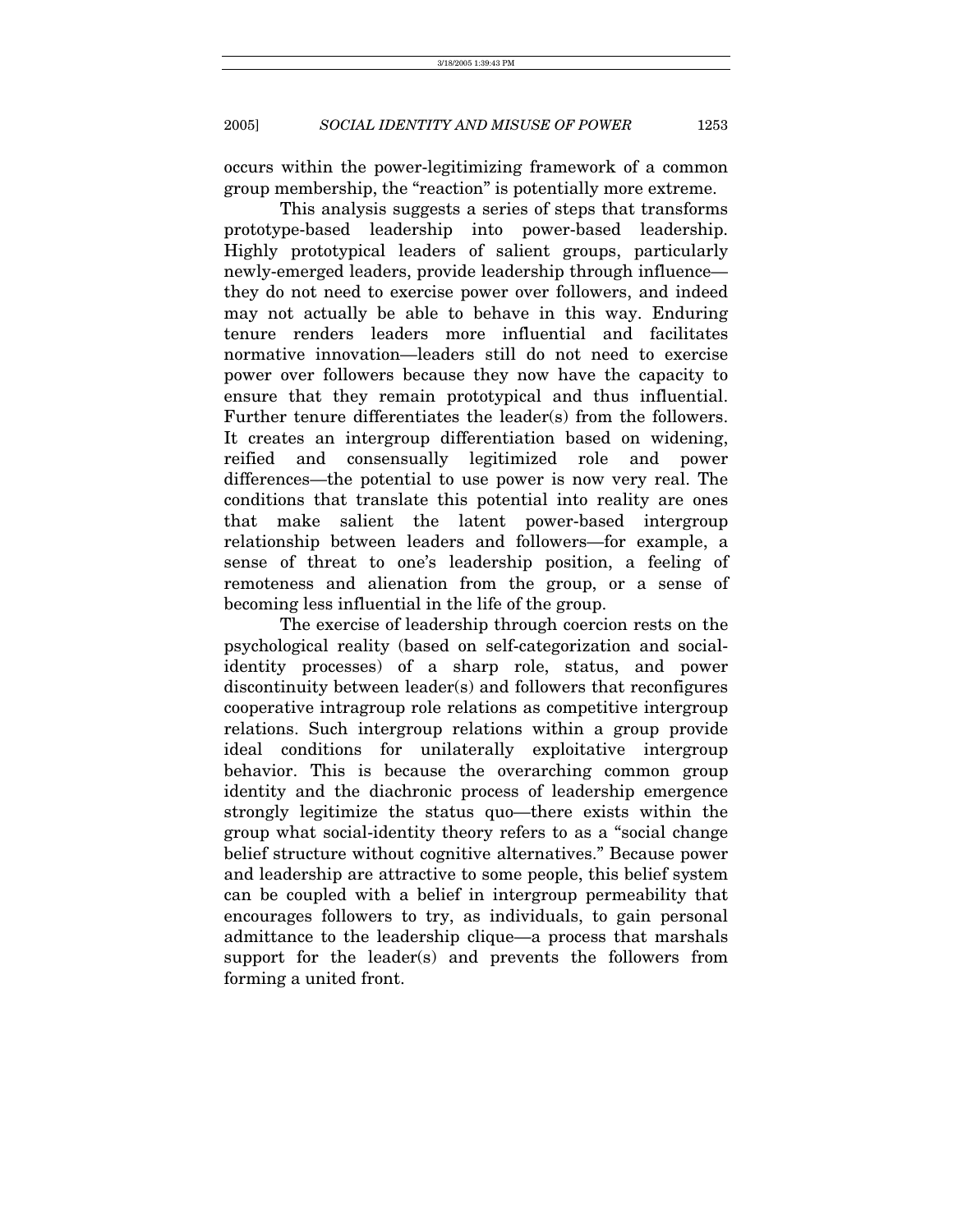#### *D. Uncertainty and Poor Leadership*

One important motivation for social-identity processes is uncertainty reduction.<sup>47</sup> People strive to reduce feelings of uncertainty about who they are, how they should behave, how they should interact with others, and how others will treat them. Social identity reduces uncertainty because prototypes specify one's self-concept and regulate one's behavior and interactions with others. Research has shown that people are more likely to identify with groups and identify more strongly with groups as a function of increasing uncertainty, especially self-conceptual uncertainty.<sup>[48](#page-16-1)</sup>

An extension of this idea argues that where uncertainty is extreme, people form, modify, or identify with groups that have prototypes that are simple, highly focused and consensual, and that have high entitativity and hierarchical internal structural arrangements<sup>49</sup>—that is, extremist or totalist groups that have rigidly ideological belief systems.<sup>50</sup> Uncertainty is potentially a significant force for autocratic leadership. The reason for this is that, all things being equal, members identify very strongly under uncertainty or under the threat of uncertainty. Thus, prototypicality is a very powerful influence on leadership and the processes described above are all so much stronger. Indeed, leaders may invoke the specter of uncertainty precisely in order to maintain their position of power within the group.

Uncertainty is a pervasive feature of corporate life because modern corporations often operate in high-risk environments<sup>51</sup> that make employment insecure and raise uncertainty about the nature and viability of one's organizational identity.[52](#page-16-5) At the very least, organizations and

<sup>47</sup> Michael A. Hogg, *Subjective Uncertainty Reduction Through Self-Categorization: A Motivational Theory of Social Identity Processes*, 11 EUR. REV. OF SOC. PSYCHOL. 223, 223-55 (2000).<br><sup>48</sup> For overviews of research see *id.* 

<span id="page-16-2"></span><span id="page-16-1"></span><span id="page-16-0"></span>

<sup>49</sup> Michael A. Hogg, *Uncertainty and Extremism: Identification with High Entitativity Groups under Conditions of Uncertainty, in* THE PSYCHOLOGY OF GROUP PERCEPTION: PERCEIVED VARIABILITY, ENTITATIVITY, AND ESSENTIALISM 401, 402 (Vincent Yzerbyt et al. eds., 2004).

<span id="page-16-3"></span><sup>&</sup>lt;sup>50</sup> Michael A. Hogg, *Uncertainty, Social Identity, and Ideology, in* 22

<span id="page-16-4"></span>ADVANCES IN GROUP PROCESSES (S.R. Thye & Edward J. Lawler eds. forthcoming).<br><sup>51</sup> See John M. Darley, *The Cognitive and Social Psychology of Contagious Organizational Corruption*, 70 BROOK. L. REV. 1177 (2005).

<span id="page-16-5"></span><sup>&</sup>lt;sup>52</sup> See Kevin G. Corley & Dennis A. Gioia, *Identity Ambiguity and Change in the Wake of a Corporate Spin-Off*, 49 ADMIN. SCI. Q. 173, 173-208 (2004); Dennis A. Gioia et al., *Organizational Identity, Image and Adaptive Instability*, 25 ACAD. OF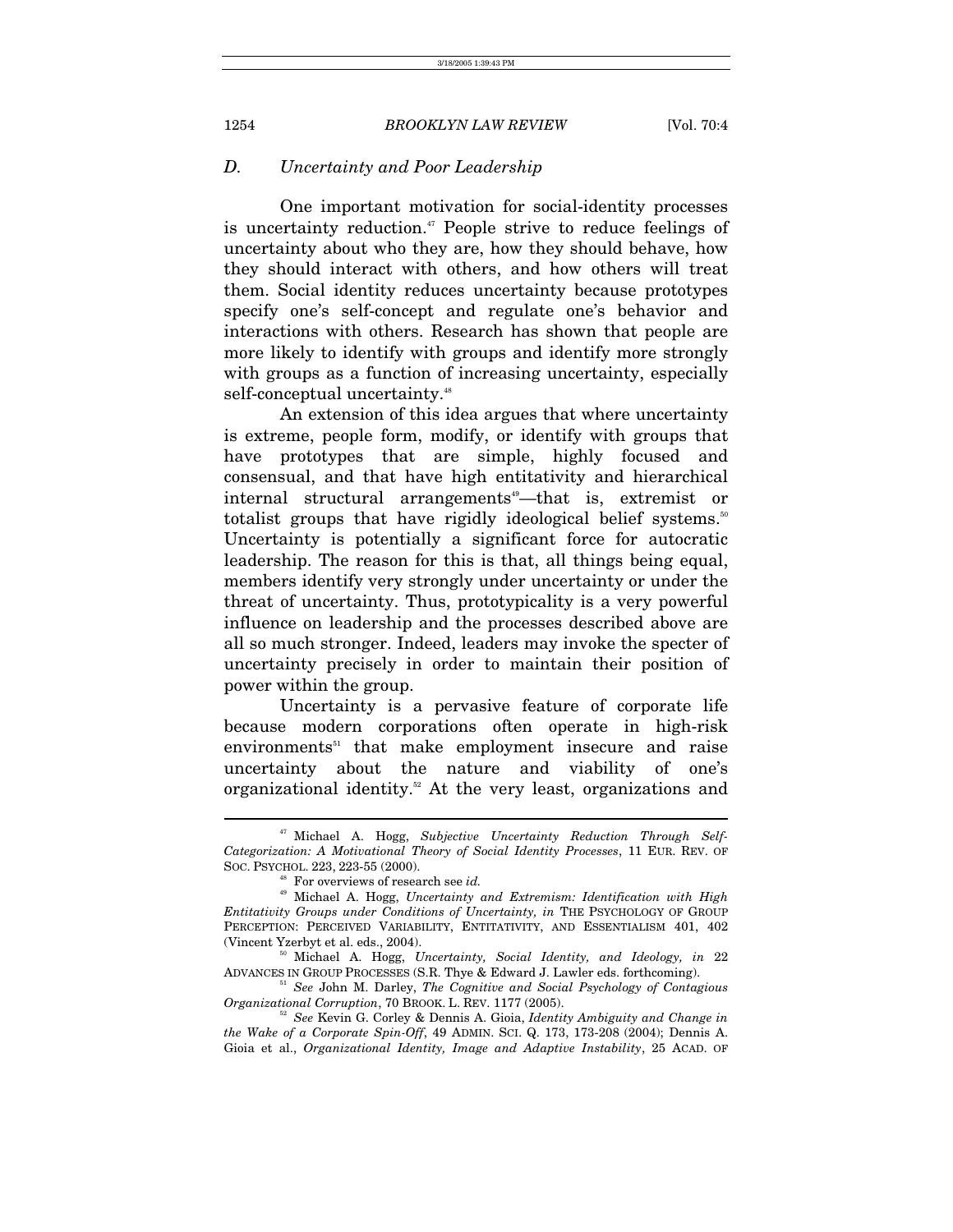their associated identities are often in flux as a result of takeovers, mergers and market forces,<sup>53</sup> and there are strong mechanisms at play to make sense of identity uncertainty and change.[54](#page-17-1) Modern corporate life may be particularly, though not inevitably, prone to social-identity leadership processes.

# IV. ORGANIZATIONAL AND CORPORATE LEADERSHIP

Organizations and corporations are groups, and therefore their leadership is subject to the social-identity processes described in this article. Typically, the nature of corporations is such that leaders are competent and moral individuals who have substantial leadership skills, qualities and experience. Furthermore, social-identity processes generate organizational identification, commitment and loyalty on the part of both leaders and non-leaders. Social-identity processes generate trust in and respect (consensual group membership-based liking) for the leader, construct a charismatic leadership personality for him or her, and provide an environment in which leadership-driven innovation can thrive. These are all good things—allowing the leader to lead rather than coerce, and to make wise consultative decisions about what the organization stands for and how it should conduct itself. Because of its grounding in consensus and accountability, this sort of leadership should conform to wider societal expectations for ethical conduct.

However, a number of problems may arise when members identify too strongly with an organization. These levels of identification are more likely to occur when organizational members invest too much of their lives in their organization and feel the threat of uncertainty about their future, their identity, and their future employment and organizational membership status. Under these circumstances, social-identification processes may create an atmosphere of unqualified trust and invest leaders with a sense of charisma that in turn makes them too consensually popular. Leadership

<span id="page-17-0"></span>

MGMT. REV. 63, 63-81 (2000). 53 *See* Achilles Armenakis & Arthur Bedeian, *Organizational Change: A Review of Theory and Research in the 1990s*, 25 J. OF MGMT. 293, 293-315 (1999); Andrew H. Van de Ven & Marshall Scott Poole, *Explaining Development and Change* 

<span id="page-17-1"></span><sup>&</sup>lt;sup>54</sup> See Mary Jo Hatch & Majken Schultz, *The Dynamics of Organizational Identity*, 55 HUM. REL. 989, 989-1018 (2002); KARL E. WEICK, SENSEMAKING IN ORGANIZATIONS (1995).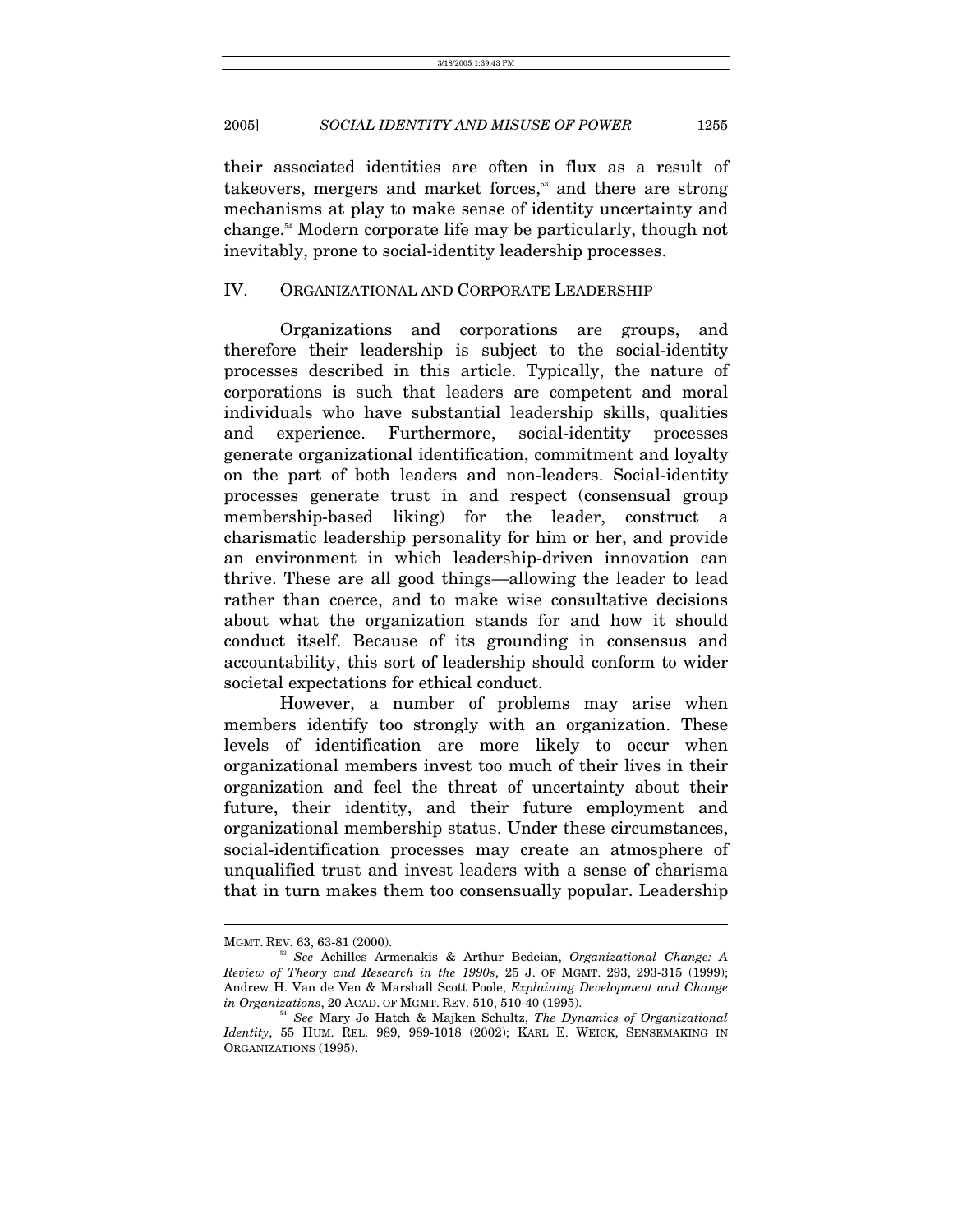becomes easy and normatively unbounded—it can be very difficult for a leader to choose between wise and unwise decisions and actions.

The problem can, however, become worse. A sharp power differential may exist between leader and employees that separates or isolates the leader from the rest of the group, and instantiates an intergroup orientation within the organization that gives the leader great power. Employees often view this arrangement as legitimate and unchangeable. Leadership can now mutate into coercion, liberating the leader from normative accountability. Such power makes misbehavior, cronyism, corruption and poor leadership a reality.

# V. CONCLUSION

This has been a theory and overview article in which I have described the social-identity theory of leadership. Because organizations and corporations are groups, this analysis applies to them just as much as to other groups. The key point is that as people identify more strongly with a group, they increasingly base their leadership perceptions on group prototypicality—prototypical leaders are more effective than less prototypical leaders because they are popular, viewed as charismatic, and trusted to be innovative.

Within bounds, this kind of leadership is both desirable and highly effective. However, a group with which people identify too strongly has the potential to mutate into powerbased coercion in which the leader is effectively unfettered by normative constraints and by accountability to the group. When this happens, the ground is ripe not only for poor decisions but also for unethical, exploitative and corrupt behavior.

Let us finish this article on a more positive note. From a social-identity point of view, corruption-based exploitative leadership is probably not that common, particularly in wellregulated Western organizations and corporations. Most organizations are not associated with extreme identification employees have other aspects of their lives that provide them with a certain sense of self in their social world (e.g., family, ethnicity, recreational groups). Most organizations are not very salient and are not that cohesive. They have a diverse workforce in terms of ethnicity, gender, socio-economic status and so forth. They encourage, or at least do not severely punish, a degree of normative criticism—there are often formal